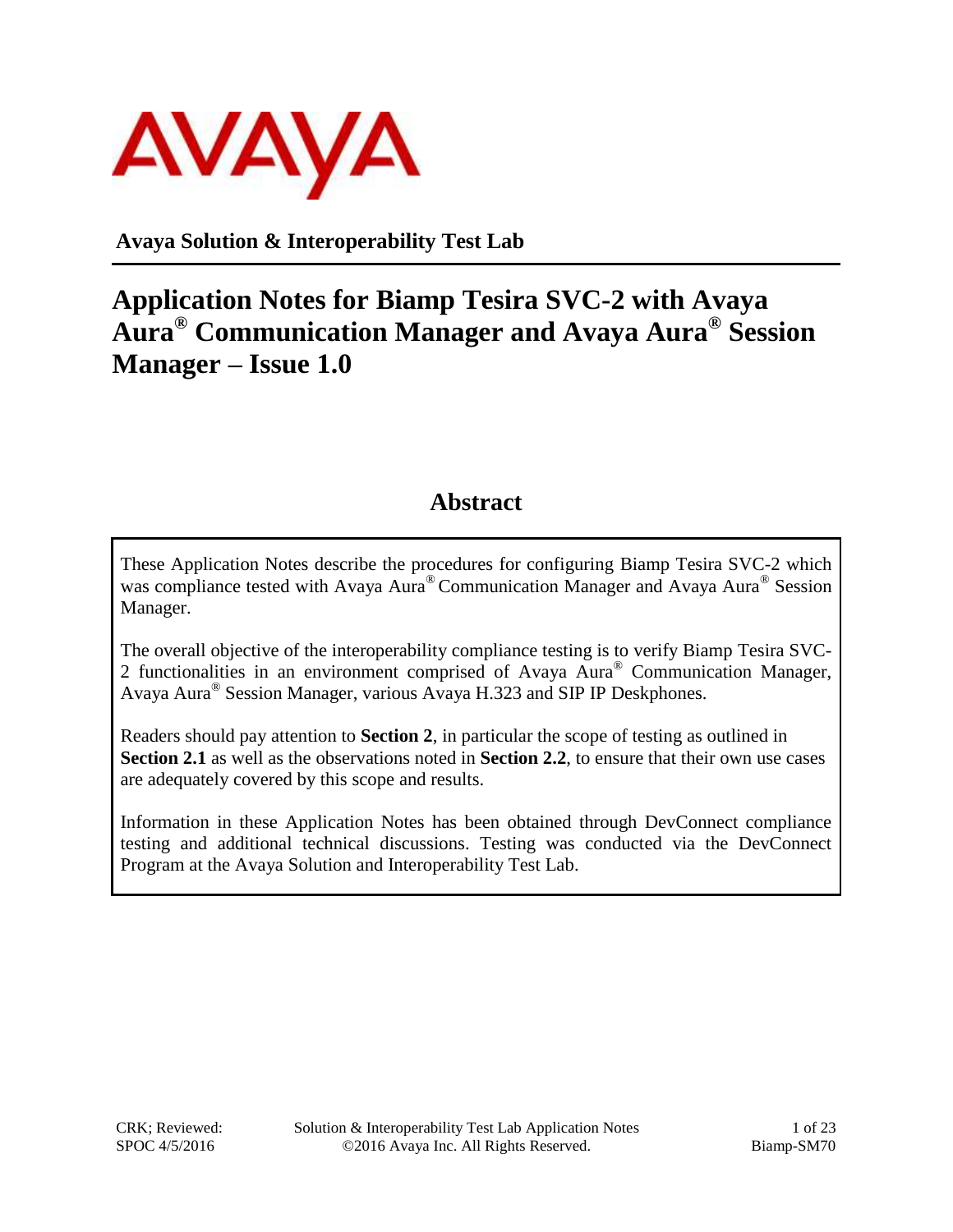## **1. Introduction**

These Application Notes describe the procedures for configuring Biamp Tesira SVC-2 which was compliance tested with Avaya Aura® Communication Manager and Avaya Aura® Session Manager.

The Tesira SVC-2 is an add-on card to the Tesira Server-IO platform. It enables conferencing over VoIP directly from Tesira SERVER-IO, with two channels of VoIP interface per card. Tesira SVC-2 allows Tesira SERVER-IO to connect directly to IP-based phone systems and eliminate the need for VoIP adapters.

During the compliance test, Tesira SVC-2 was tested as a SIP endpoints solution, thus endpoints registered to Avaya Aura® Session Manager

For further details on Tesira SVC-2 configuration steps not covered in this document, consult **[4]**.

### **2. General Test Approach and Test Results**

All test cases were performed manually. The general approach was to place various types of calls to and from Biamp Tesira SVC-2. Biamp Tesira SVC-2 operations such as inbound calls, outbound calls, hold/resume, DTMF, codecs (G.711Mu, G.729, G.722), media shuffling, TLS registration, SRTP, and Biamp Tesira SVC-2 interactions with Session Manager, Communication Manager, and Avaya SIP and H.323 telephones were verified.

For serviceability testing, failures such as cable pulls and resets were applied.

DevConnect Compliance Testing is conducted jointly by Avaya and DevConnect members. The jointly-defined test plan focuses on exercising APIs and/or standards-based interfaces pertinent to the interoperability of the tested products and their functionalities. DevConnect Compliance Testing is not intended to substitute full product performance or feature testing performed by DevConnect members, nor is it to be construed as an endorsement by Avaya of the suitability or completeness of a DevConnect member's solution.

### **2.1. Interoperability Compliance Testing**

The interoperability compliance test included feature and serviceability testing. The feature testing evaluated the interoperability between Biamp Tesira SVC-2, Session Manager, and Communication Manager. The serviceability testing introduced failure scenarios to see if Biamp Tesira SVC-2 could resume after failure.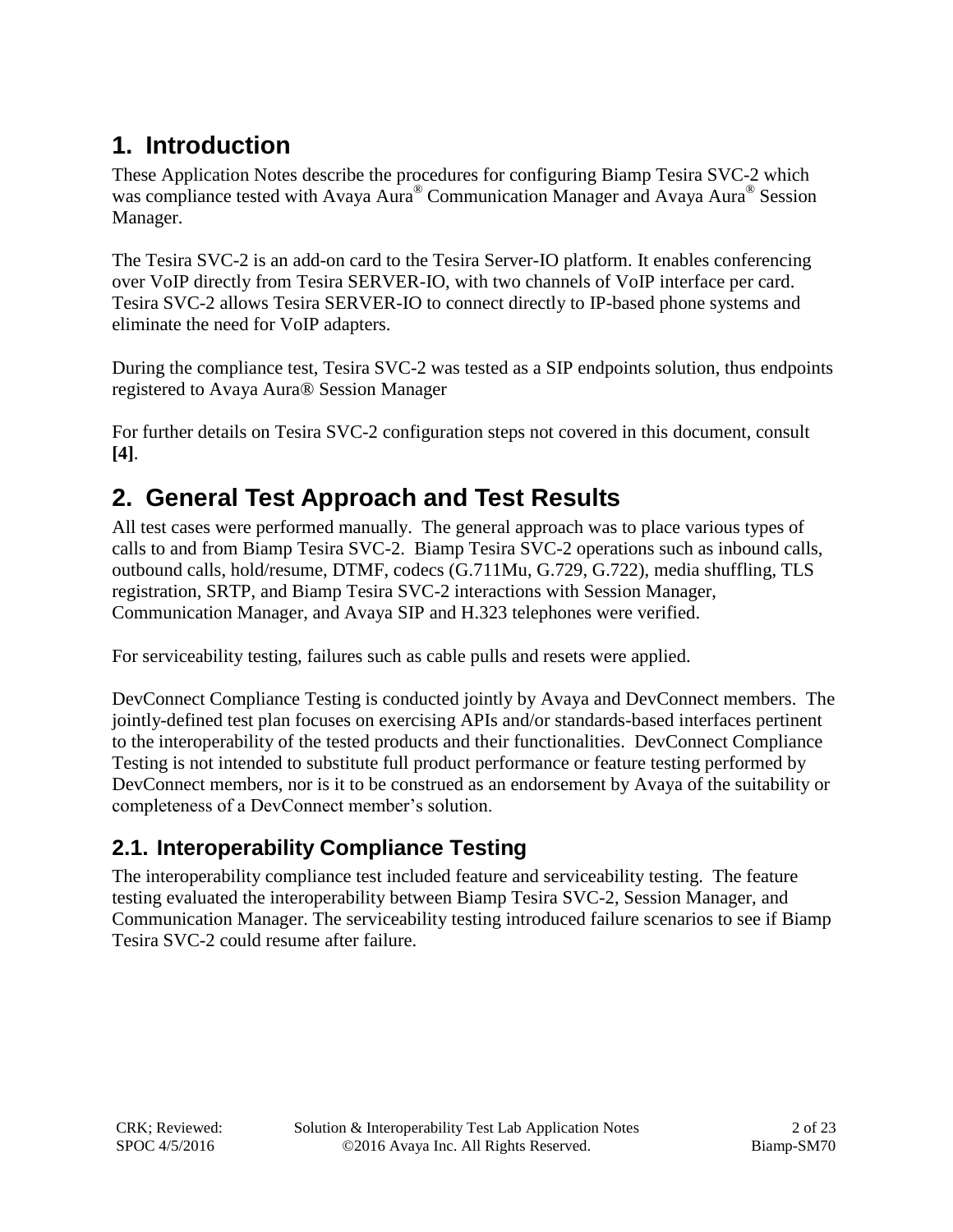### **2.2. Test Results**

All test cases passed. Test included TLS registration and SRTP.

### **2.3. Support**

Technical support for Biamp Tesira SVC-2 solution can be obtained by contacting Biamp at:

- <http://www.biamp.com/support/index.aspx>
- $\bullet$  (800)-826-1457

## **3. Reference Configuration**

**Figure 1** illustrates a sample configuration consisting of an Avaya S8300D Server, an Avaya G450 Media Gateway or Avaya Aura® Media Server, a Session Manager Server, and Biamp Tesira SVC-2. The solution described herein is also extensible to other Avaya Servers and Media Gateways. For completeness, Avaya 96x0/96x1 Series H.323 IP Deskphones, and Avaya 96x0/96x1 Series SIP IP Deskphone, are included in Figure 1 to demonstrate calls between the Biamp Tesira SVC-2 and Avaya SIP and H.323.

Note: an assumption was made that a sip trunk between Communication Manager and Session Manager has been already configured prior to testing. For a basic SIP trunk configuration between Communication Manager and Session Manager, refer to [1] and [2].



**Figure 1: Test Configuration of Biamp Tesira SVC-2**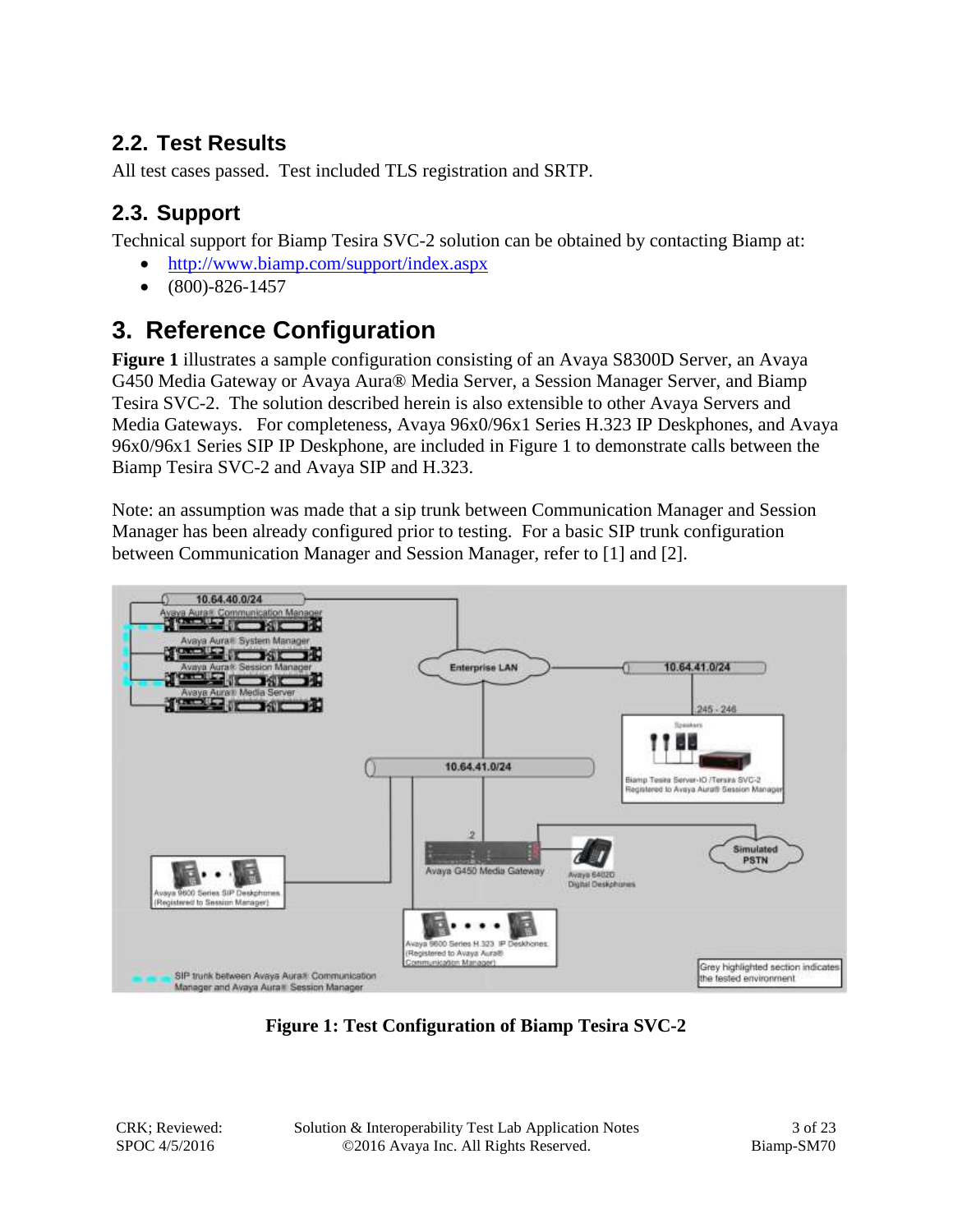## **4. Equipment and Software Validated**

The following equipment and software were used for the test configuration.

|                                                    | <b>Equipment/Software</b> | <b>Release/Version</b> |  |  |  |  |
|----------------------------------------------------|---------------------------|------------------------|--|--|--|--|
| <b>Avaya Communication Manager on Virtual</b>      |                           | 7.0 (R017x.00.0.441.0) |  |  |  |  |
| Environment                                        |                           | 37.19.0                |  |  |  |  |
| Avaya G450 Media Gateway                           |                           |                        |  |  |  |  |
| Avaya Aura® System Manager on Virtual              |                           | 7.0.0.0.3929           |  |  |  |  |
| Environment                                        |                           |                        |  |  |  |  |
| Avaya Aura <sup>®</sup> Session Manager on Virtual |                           | 7.0.0.0.700007         |  |  |  |  |
| Environment                                        |                           |                        |  |  |  |  |
| Avaya Aura <sup>®</sup> Media Server               |                           | 7.7.0.226              |  |  |  |  |
| Avaya 96x0 and 96x1 Series IP Deskphones           |                           |                        |  |  |  |  |
|                                                    | 9620 (H.323)              | 3.25                   |  |  |  |  |
|                                                    | 9621G (H.323)             | 6.6                    |  |  |  |  |
| Avaya 96x0 and 96x1 Series SIP Deskphones          |                           |                        |  |  |  |  |
|                                                    | 9611G                     | 7.0.0.39               |  |  |  |  |
|                                                    | 9650                      | 2.6.14                 |  |  |  |  |
| Biamp Tesira Firmware (Tesira Server-IO)           |                           | 2.4.0.60               |  |  |  |  |
| Biamp VoIP Software (Tesira SVC-2)                 |                           | 1.3.0.20               |  |  |  |  |

## **5. Configure Avaya Aura® Communication Manager**

This section describes the procedure for setting up a SIP trunk between Communication Manager and Session Manager. The steps include setting up an IP codec set, an IP network region, IP node name, a signaling group, a trunk group, and a SIP station. Before a trunk can be configured, it is necessary to verify if there is enough capacity to setup an additional trunk. The highlights in the following screens indicate the values used during the compliance test. Default values may be used for all other fields.

These steps are performed from the Communication Manager System Access Terminal (SAT) interface. Biamp Tesira SVC-2 and other SIP telephones are configured as off-PBX telephones in Communication Manager.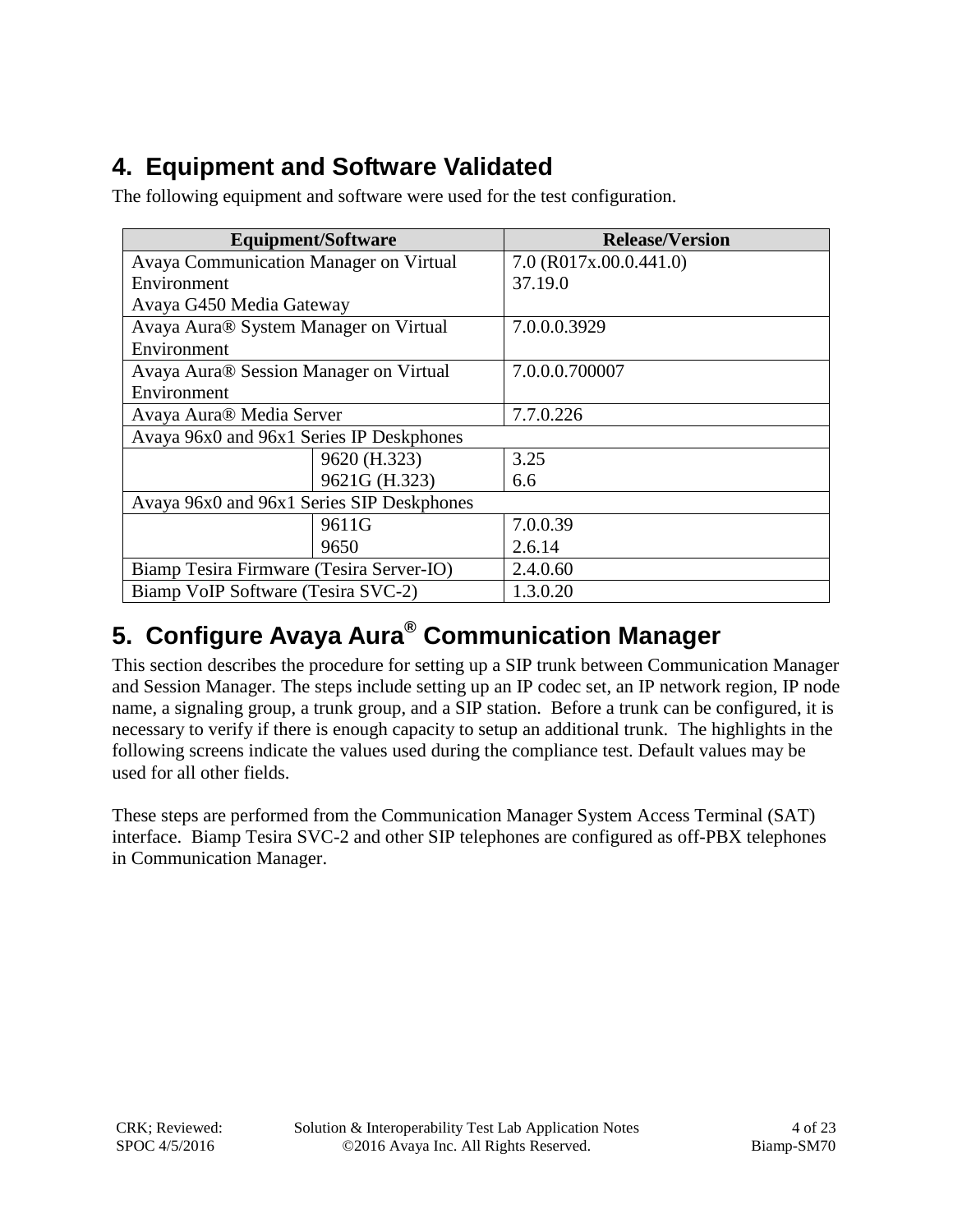### **5.1. Capacity Verification**

Enter the **display system-parameters customer-options** command. Verify that there are sufficient **Maximum Off-PBX Telephones – OPS** licenses. If not, contact an authorized Avaya account representative to obtain additional licenses

```
display system-parameters customer-options Page 1 of 12
                           OPTIONAL FEATURES
    G3 Version: V17 Software Package: Enterprise
     Location: 2 System ID (SID): 1
     Platform: 28 Module ID (MID): 1
U , the contract of U , the contract of U , the contract of U , the contract of U . USED
                           Platform Maximum Ports: 6400 193
                               Maximum Stations: 2400 45
                         Maximum XMOBILE Stations: 2400 0
                Maximum Off-PBX Telephones - EC500: 9600 1
                 Maximum Off-PBX Telephones - OPS: 9600 20
```
On **Page 2** of the form, verify that the number of SIP trunks supported by the system is sufficient for the number of SIP trunks needed. If not, contact an authorized Avaya account representative to obtain additional licenses.

| display system-parameters customer-options                   | Page           | 2 of 12 |  |
|--------------------------------------------------------------|----------------|---------|--|
| OPTIONAL FEATURES                                            |                |         |  |
|                                                              |                |         |  |
| IP PORT CAPACITIES                                           | USED           |         |  |
| Maximum Administered H.323 Trunks: 4000 17                   |                |         |  |
| Maximum Concurrently Registered IP Stations: 2400            | 2              |         |  |
| Maximum Administered Remote Office Trunks: 4000              | $\cap$         |         |  |
| Maximum Concurrently Registered Remote Office Stations: 2400 | $\overline{0}$ |         |  |
| Maximum Concurrently Registered IP eCons: 68                 | $\Omega$       |         |  |
| Max Concur Registered Unauthenticated H.323 Stations: 100    | $\overline{0}$ |         |  |
| Maximum Video Capable Stations: 2400                         | $\Omega$       |         |  |
| Maximum Video Capable IP Softphones: 2400                    |                |         |  |
| Maximum Administered SIP Trunks: 4000                        | -15            |         |  |
| Maximum Administered Ad-hoc Video Conferencing Ports: 4000   | $\Omega$       |         |  |
| Maximum Number of DS1 Boards with Echo Cancellation: 80      | $\Omega$       |         |  |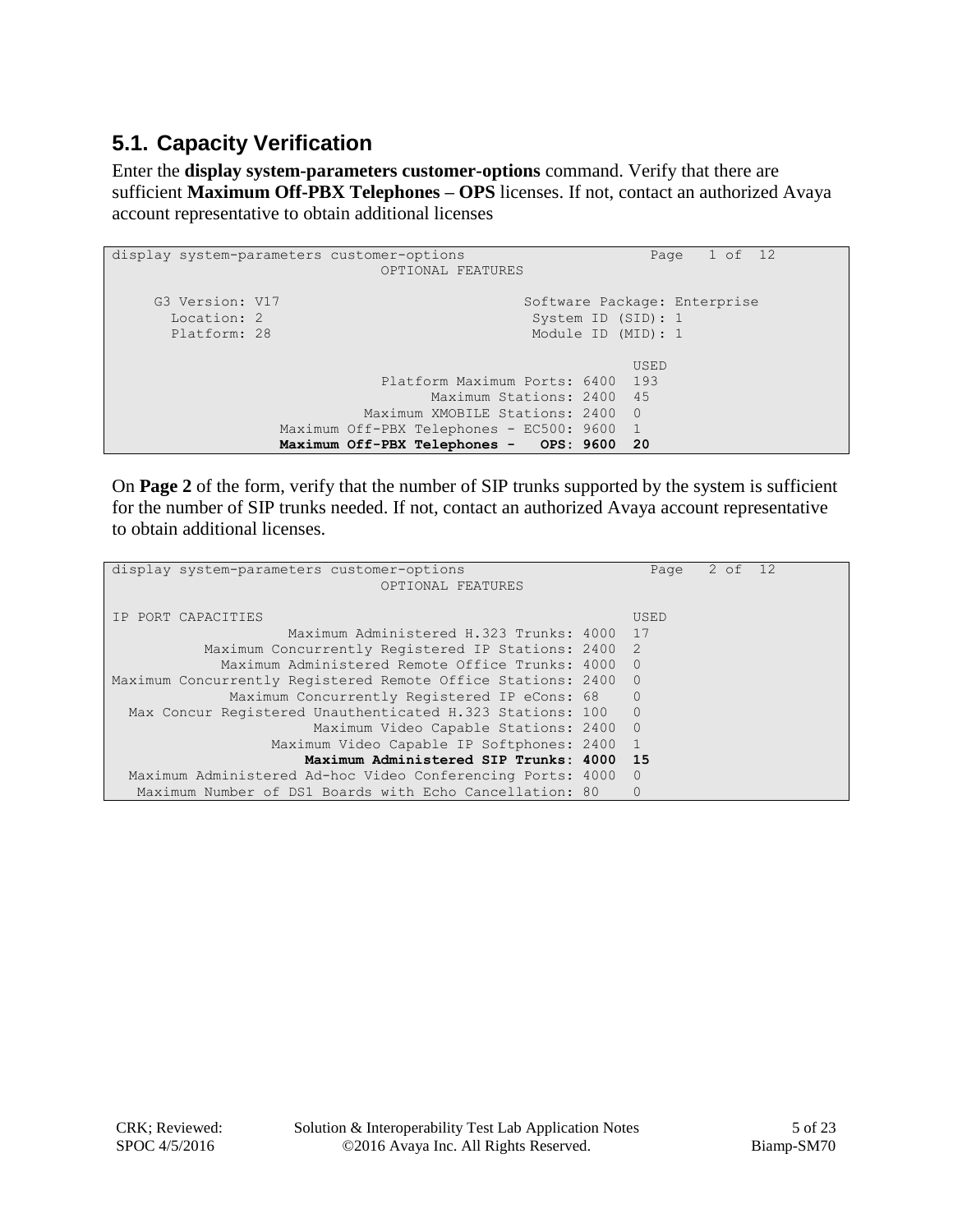On **Page 5** of the form, verify that the **Media Encryption over IP** field is set to **y**. This is needed to enable the media encryption. When the field is enabled, the media encryption section in the ip-codec-set form is displayed. If the field is not enabled, please contact an authorized Avaya account representative to enable the feature.

| change system-parameters customer-options | 5 of 12<br>Page                         |
|-------------------------------------------|-----------------------------------------|
|                                           | OPTIONAL FEATURES                       |
|                                           |                                         |
| Emergency Access to Attendant? y          | IP Stations? v                          |
| Enable 'dadmin' Login? y                  |                                         |
| Enhanced Conferencing? y                  | ISDN Feature Plus? n                    |
| Enhanced EC500? y                         | ISDN/SIP Network Call Redirection? y    |
| Enterprise Survivable Server? n           | ISDN-BRI Trunks? v                      |
| Enterprise Wide Licensing? n              | ISDN-PRI? v                             |
| ESS Administration? y                     | Local Survivable Processor? n           |
| Extended Cvg/Fwd Admin? y                 | Malicious Call Trace? v                 |
| External Device Alarm Admin? y            | Media Encryption Over IP? y             |
| Five Port Networks Max Per MCC? n         | Mode Code for Centralized Voice Mail? n |
| Flexible Billing? n                       |                                         |
| Forced Entry of Account Codes? y          | Multifrequency Signaling? y             |
| Global Call Classification? y             | Multimedia Call Handling (Basic)? y     |
| Hospitality (Basic)? y                    | Multimedia Call Handling (Enhanced)? y  |
| Hospitality (G3V3 Enhancements)? y        | Multimedia IP SIP Trunking? y           |
|                                           |                                         |
| IP Trunks? y                              |                                         |
| IP Attendant Consoles? y                  |                                         |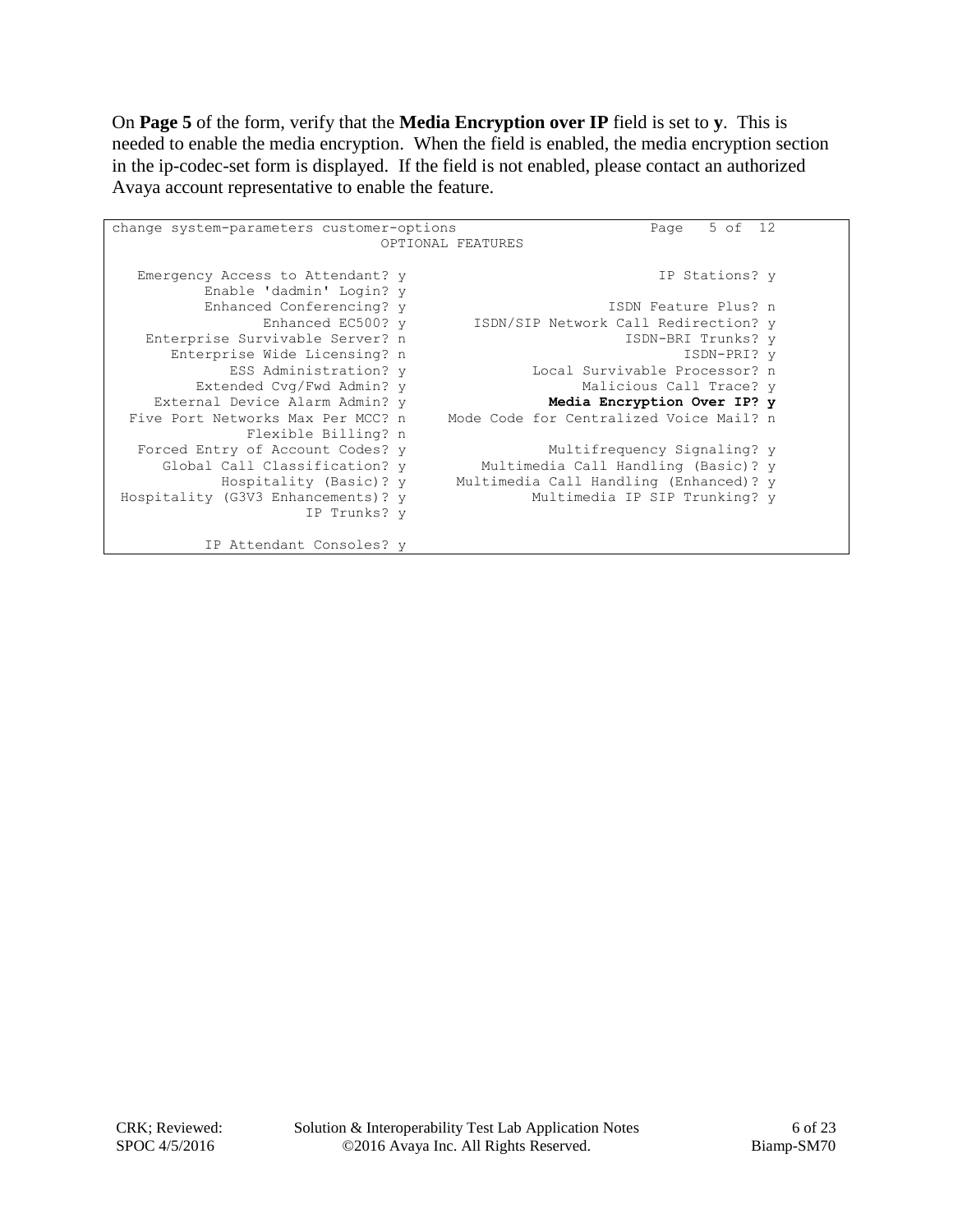### **5.2. IP Codec Set**

This section describes the steps for administering a codec set in Communication Manager. This codec set is used in the IP network region for communications between Communication Manager and Session Manager. Enter the **change ip-codec-set <c>** command, where **c** is a number between **1** and **7**, inclusive. IP codec sets are used in **Section 5.3** when configuring an IP network region to specify which codec sets may be used within and between network regions. Under the **Media Encryption** section, two encryption methods were selected. One of these encryption methods has to be implemented by Biamp to communicate between Tesira SVC-2 and Avaya endpoints.

```
change ip-codec-set 1 Page 1 of 2
                   IP CODEC SET
   Codec Set: 1
 Audio Silence Frames Packet
 Codec Suppression Per Pkt Size(ms)
1: G.711MU n 2 20
1: G.711MU n 2 20<br>
2: G.729 n 2 20
3:
4:
5:
6:
7:
    Media Encryption Encrypted SRTCP: best-effort
1: 1-srtp-aescm128-hmac80
2: 2-srtp-aescm128-hmac32
3: none
```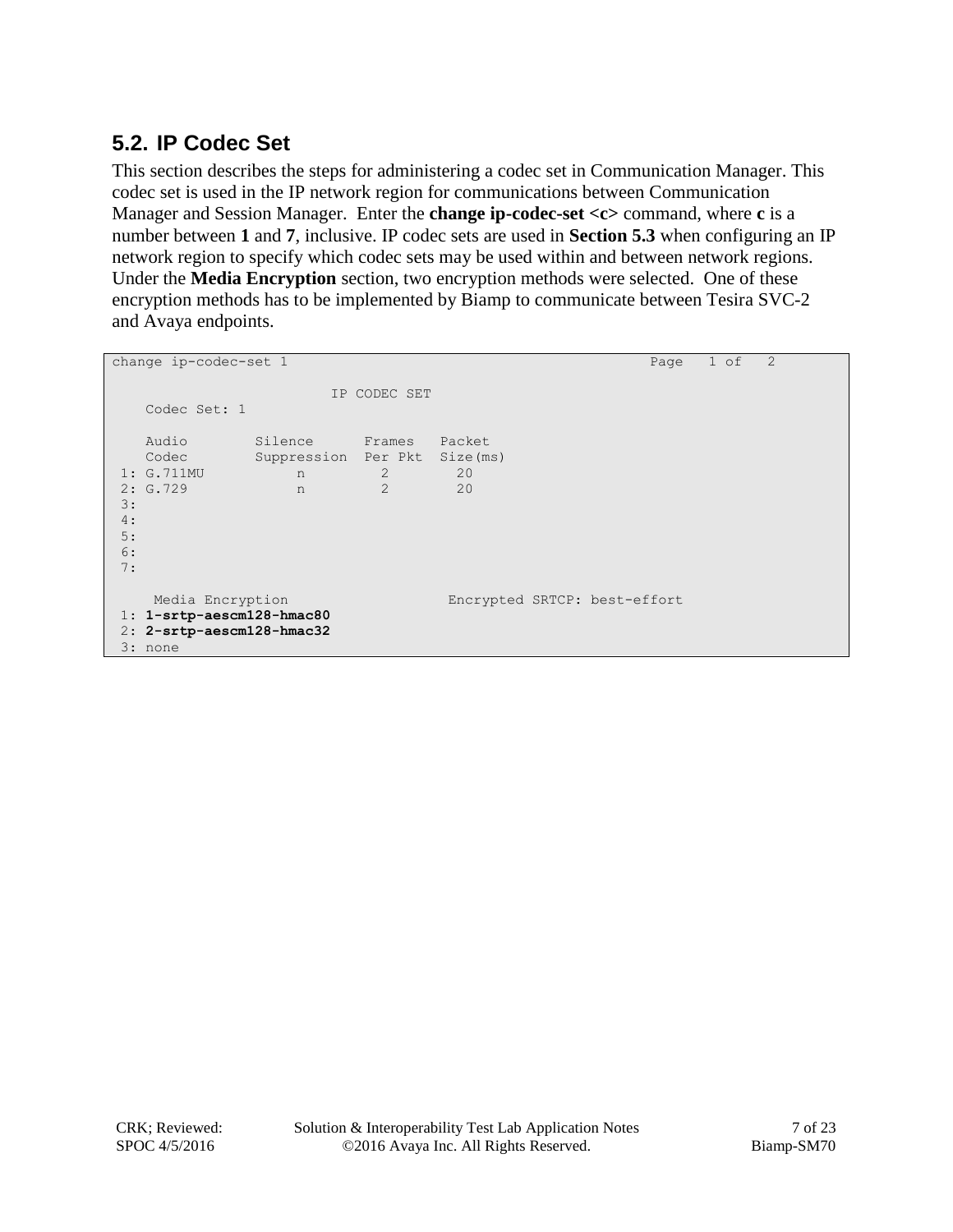# **6. Configure Avaya Aura® Session Manager**

This section provides the procedures for configuring Session Manager. Session Manager is comprised of two functional components: The Session Manager server and the System Manager server. All SIP call provisioning for Session Manager is performed through the System Manager Web interface and is then downloaded into Session Manager.

This section assumes that Session Manager and System Manager have been installed, and network connectivity exists between the two platforms.

The following steps describe for configuring Session Manager.

- Launch System Manager
- User Management
- $\bullet$  TLS certificate between  $3<sup>rd</sup>$  party endpoint and Session Manager

#### **6.1. Launch System Manager**

Access the System Manager web interface by using the URL [https://ip-address](https://ip-address/) in an Internet browser window, where "ip-address" is the IP address of System Manager. Log in using the appropriate credentials.

| Aura <sup>System</sup> Manager 7.0                                                                                              |                                                                                              |                 |
|---------------------------------------------------------------------------------------------------------------------------------|----------------------------------------------------------------------------------------------|-----------------|
| Recommended access to System Manager is via FODN.                                                                               |                                                                                              |                 |
| Go to central login for Single Sign-On                                                                                          | User ID!                                                                                     |                 |
| If IP address access is your only option, then note that<br>authentication will fail in the following cases:                    | Password:                                                                                    |                 |
| + First time login with "admin" account<br>· Expired/Reset passwords                                                            | Cancel<br>Log On                                                                             |                 |
| Use the "Change Password" hyperlink on this page to<br>change the password manually, and then login.                            |                                                                                              | Change Palmount |
| Also note that single sign-on between servers in the<br>same security domain is not supported when accessing<br>via IP address. | G Supported Browsers: Internet Explorer 9.x, 10.x or 11.x or Firefox 36.0,<br>37.0 and 38.0. |                 |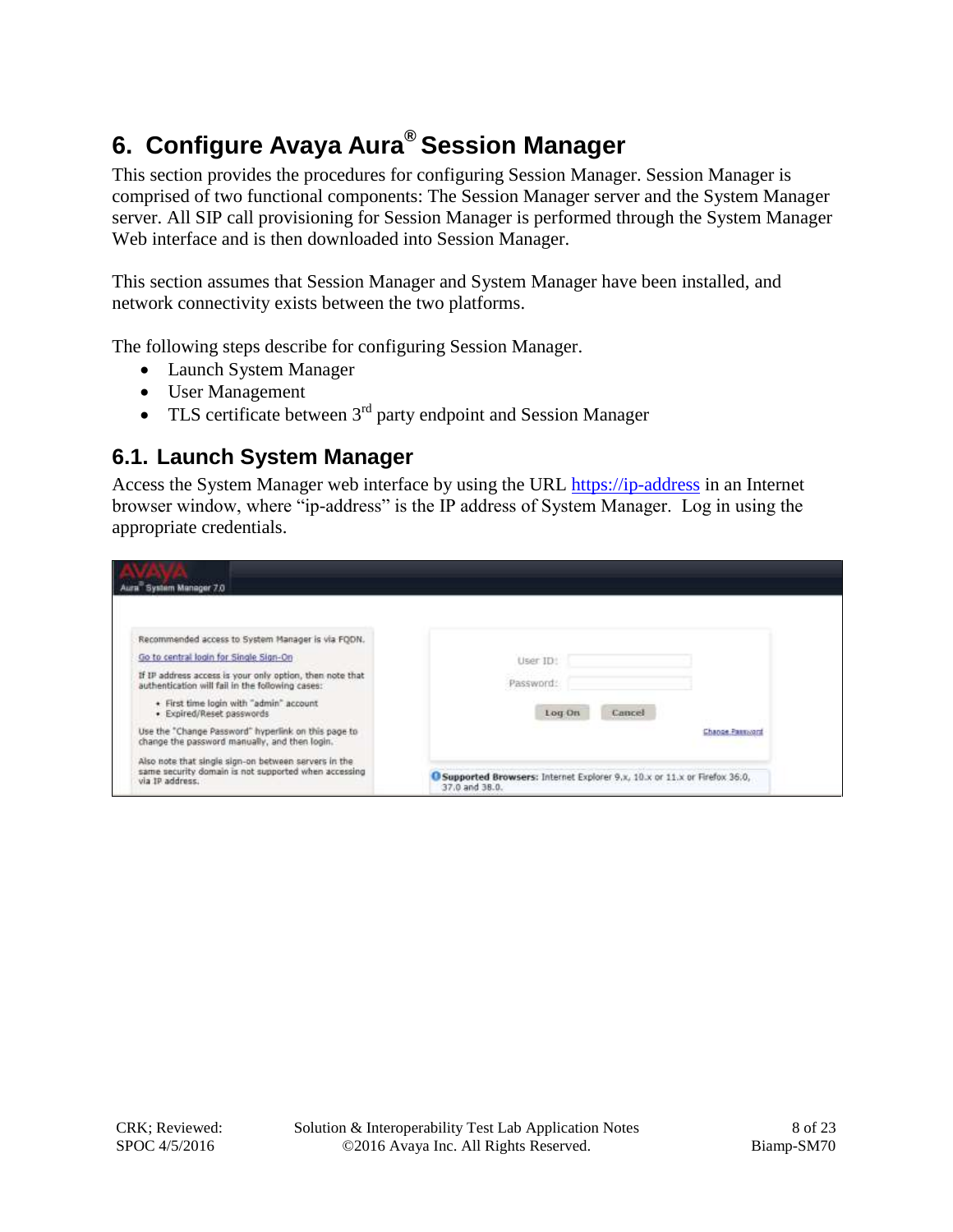#### **6.2. Configure User**

To add new SIP users, navigate to **Home**  $\rightarrow$  **Users**  $\rightarrow$  **User Management**  $\rightarrow$  **Manage Users**. Click **New** and provide the following information:

- Identity section
	- o **Last Name –** Enter last name of user.
	- o **First Name –** Enter first name of user.
	- o **Login Name –** Enter extension number@sip domain. The sip domain is defined as authoritative domain in **Section 5.3**.
	- o **Password –** Enter password to be used to log into System Manager.
	- o **Confirm Password –** Repeat value entered above.

| Aura <sup>®</sup> System Manager 7.0<br>×<br><b>User Management</b><br>Home |                         |                                                             |                               |                 |                         | Last Logged on at December 7, 2<br><sub>c</sub> Log o |
|-----------------------------------------------------------------------------|-------------------------|-------------------------------------------------------------|-------------------------------|-----------------|-------------------------|-------------------------------------------------------|
| ▼ User Management                                                           |                         | Home / Users / User Management / Manage Users               |                               |                 |                         |                                                       |
| <b>Manage Users</b>                                                         |                         |                                                             |                               |                 |                         | Help ?                                                |
| <b>Public Contacts</b>                                                      | <b>New User Profile</b> |                                                             |                               |                 | Commit & Continue       | Cancel<br><b>Commit</b>                               |
| <b>Shared Addresses</b>                                                     |                         |                                                             |                               |                 |                         |                                                       |
| <b>System Presence</b><br><b>ACLS</b>                                       | Identity $*$            | <b>Communication Profile</b>                                | <b>Membership</b>             | <b>Contacts</b> |                         |                                                       |
| <b>Communication</b>                                                        |                         | <b>User Provisioning Rule ®</b>                             |                               |                 |                         |                                                       |
| <b>Profile Password</b>                                                     |                         | <b>User Provisioning Rule:</b>                              |                               |                 | ▽                       |                                                       |
| <b>Policy</b>                                                               | Identity $\bullet$      |                                                             |                               |                 |                         |                                                       |
|                                                                             |                         | * Last Name: 72032                                          |                               |                 |                         |                                                       |
|                                                                             |                         |                                                             |                               |                 |                         |                                                       |
|                                                                             |                         | Last Name (Latin Translation): 72032<br>* First Name: 72032 |                               |                 |                         |                                                       |
|                                                                             |                         | First Name (Latin Translation): 72032                       |                               |                 |                         |                                                       |
|                                                                             |                         | Middle Name:                                                |                               |                 |                         |                                                       |
|                                                                             |                         |                                                             |                               | △               |                         |                                                       |
|                                                                             |                         | Description:                                                |                               |                 |                         |                                                       |
|                                                                             |                         |                                                             | * Login Name: 72032@avaya.com |                 |                         |                                                       |
|                                                                             |                         | Authentication Type: Basic                                  |                               |                 | $\checkmark$            |                                                       |
|                                                                             |                         | Password: 0000000                                           |                               |                 |                         |                                                       |
|                                                                             |                         | Confirm Password:                                           |                               |                 |                         |                                                       |
|                                                                             |                         | Localized Display Name: Biamp-2                             |                               |                 |                         |                                                       |
|                                                                             |                         | Endpoint Display Name: Biamp-2                              |                               |                 |                         |                                                       |
|                                                                             |                         | Title:                                                      |                               |                 |                         |                                                       |
|                                                                             |                         | Language Preference:                                        |                               |                 | $\overline{\mathsf{v}}$ |                                                       |
|                                                                             |                         | Time Zone:                                                  |                               |                 | $\checkmark$            |                                                       |
|                                                                             |                         | Employee ID:                                                |                               |                 |                         |                                                       |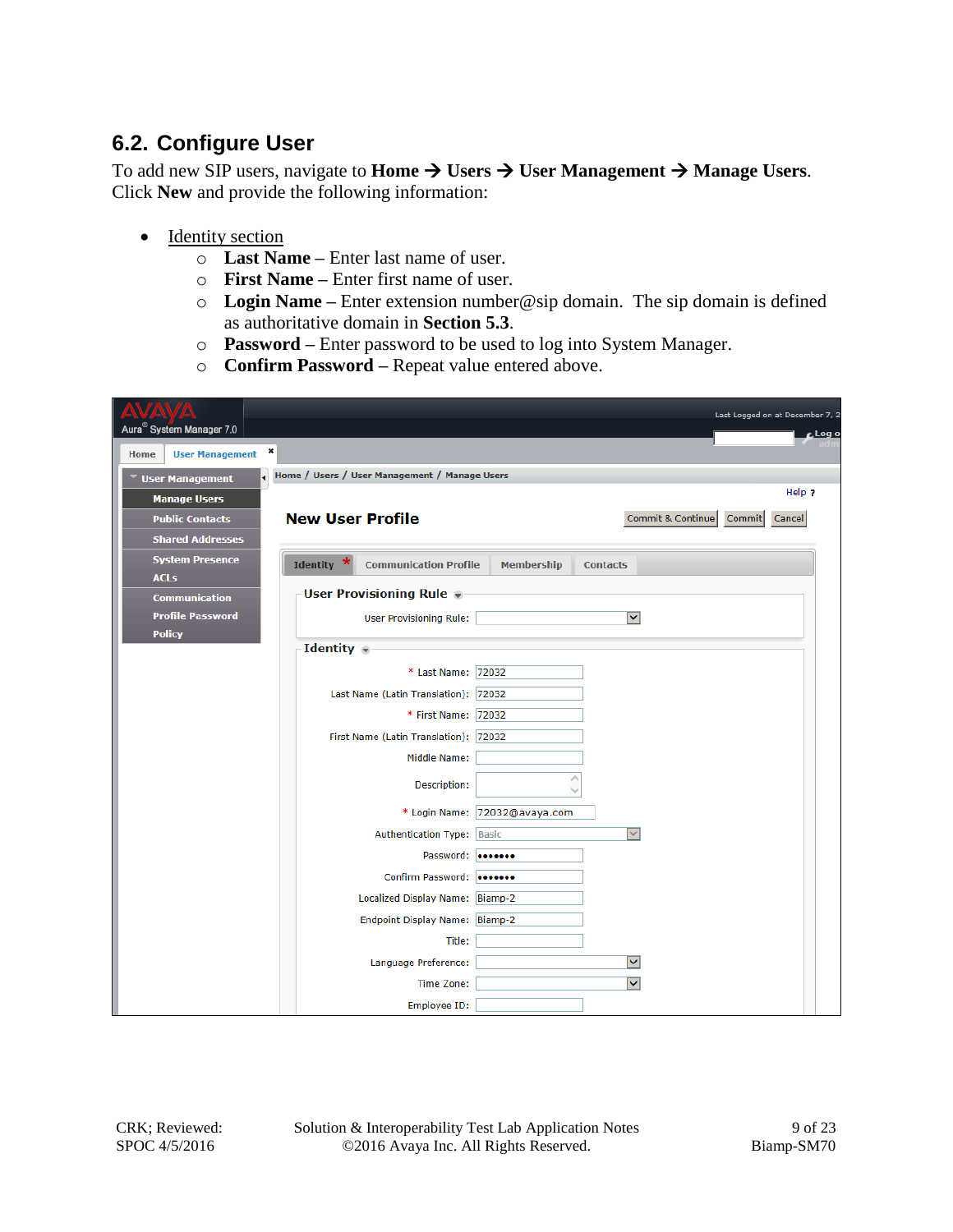- Communication Profile section
	- o **Communication Profile Password –** Type communication profile password in this field
	- o **Confirm Password –** Repeat value entered above.

| Identity *               | <b>Communication Profile</b><br><b>Membership</b><br><b>Contacts</b> |  |  |  |  |  |
|--------------------------|----------------------------------------------------------------------|--|--|--|--|--|
|                          | <b>Communication Profile</b>                                         |  |  |  |  |  |
|                          | Communication Profile Password:                                      |  |  |  |  |  |
| Confirm Password: 000000 |                                                                      |  |  |  |  |  |
|                          |                                                                      |  |  |  |  |  |
| <b>Name</b>              | $\Box$ Done<br>ONew ODelete<br><b>B</b> Cancel                       |  |  |  |  |  |
| $\odot$<br>Primary       |                                                                      |  |  |  |  |  |
| Select: None             |                                                                      |  |  |  |  |  |
|                          | * Name: Primary<br>$\checkmark$<br>Default:                          |  |  |  |  |  |

- Communication Address sub-section
	- o **Fully Qualified Address –** Enter the extension of the user and select a domain name.
	- o Click **Add** button

| Communication Address ●                 |                 |                |               |  |  |  |  |  |  |
|-----------------------------------------|-----------------|----------------|---------------|--|--|--|--|--|--|
| $\angle$ Edit<br><b>O</b> Delete<br>New |                 |                |               |  |  |  |  |  |  |
| <b>Type</b>                             | <b>Handle</b>   | <b>Domain</b>  |               |  |  |  |  |  |  |
| No Records found                        |                 |                |               |  |  |  |  |  |  |
|                                         |                 |                | э             |  |  |  |  |  |  |
|                                         | Type: Avaya SIP | ×.             |               |  |  |  |  |  |  |
| * Fully Qualified<br>Address: 72032     |                 | ۰<br>avaya.com | $\checkmark$  |  |  |  |  |  |  |
|                                         |                 |                | Cancel<br>Add |  |  |  |  |  |  |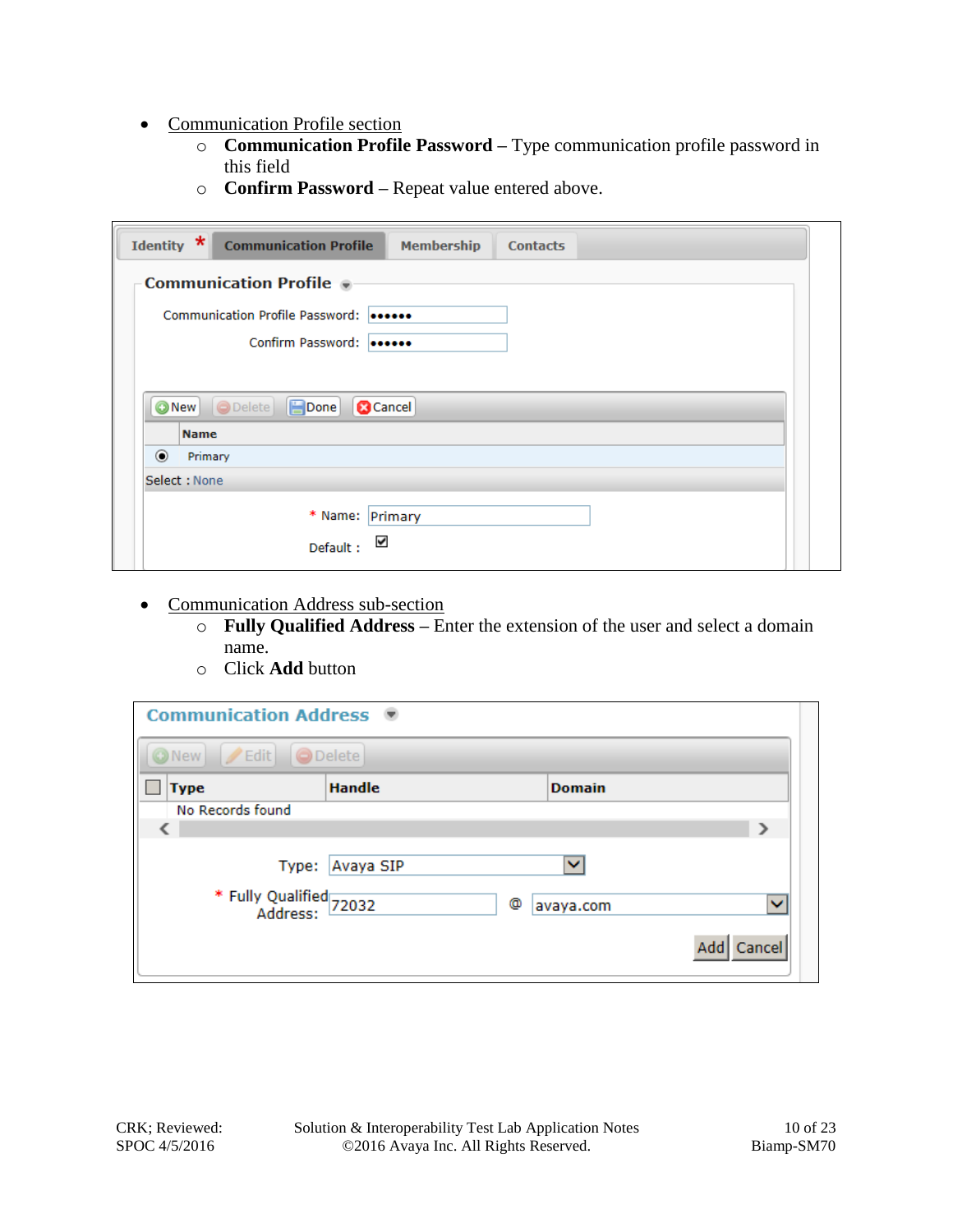- Session Manager Profile sub-section
	- o **Primary Session Manager** Select the pertinent Session Manager.
	- o **Origination Sequence –** Select the application sequence defined for Communication Manager.
	- o **Termination Sequence** Select application sequence for Communication Manager.
	- o **Home Location** Select the applicable location.

| ☑ Session Manager Profile                                           |                           |    |                                  |    |
|---------------------------------------------------------------------|---------------------------|----|----------------------------------|----|
| <b>SIP Registration</b>                                             |                           |    |                                  |    |
| * Primary Session Manager                                           |                           |    | <b>Primary Secondary Maximum</b> |    |
|                                                                     | Q <sub>SM7.x</sub>        | 13 | 0                                | 13 |
| Secondary Session Manager                                           | Q                         |    |                                  |    |
| Survivability Server                                                | Q                         |    |                                  |    |
| Max. Simultaneous Devices                                           | $\checkmark$<br>1         |    |                                  |    |
| <b>Block New Registration When</b><br>Maximum Registrations Active? | п                         |    |                                  |    |
| <b>Application Sequences</b>                                        |                           |    |                                  |    |
| <b>Origination Sequence</b>                                         | AppSeq-CM7x<br>v          |    |                                  |    |
| <b>Termination Sequence</b>                                         | v<br>AppSeq-CM7x          |    |                                  |    |
| <b>Call Routing Settings</b>                                        |                           |    |                                  |    |
| * Home Location                                                     | 41-subnet<br>$\checkmark$ |    |                                  |    |
| Conference Factory Set                                              | v<br>(None)               |    |                                  |    |
| <b>Call History Settings</b>                                        |                           |    |                                  |    |
| <b>Enable Centralized Call</b><br>History?                          | H                         |    |                                  |    |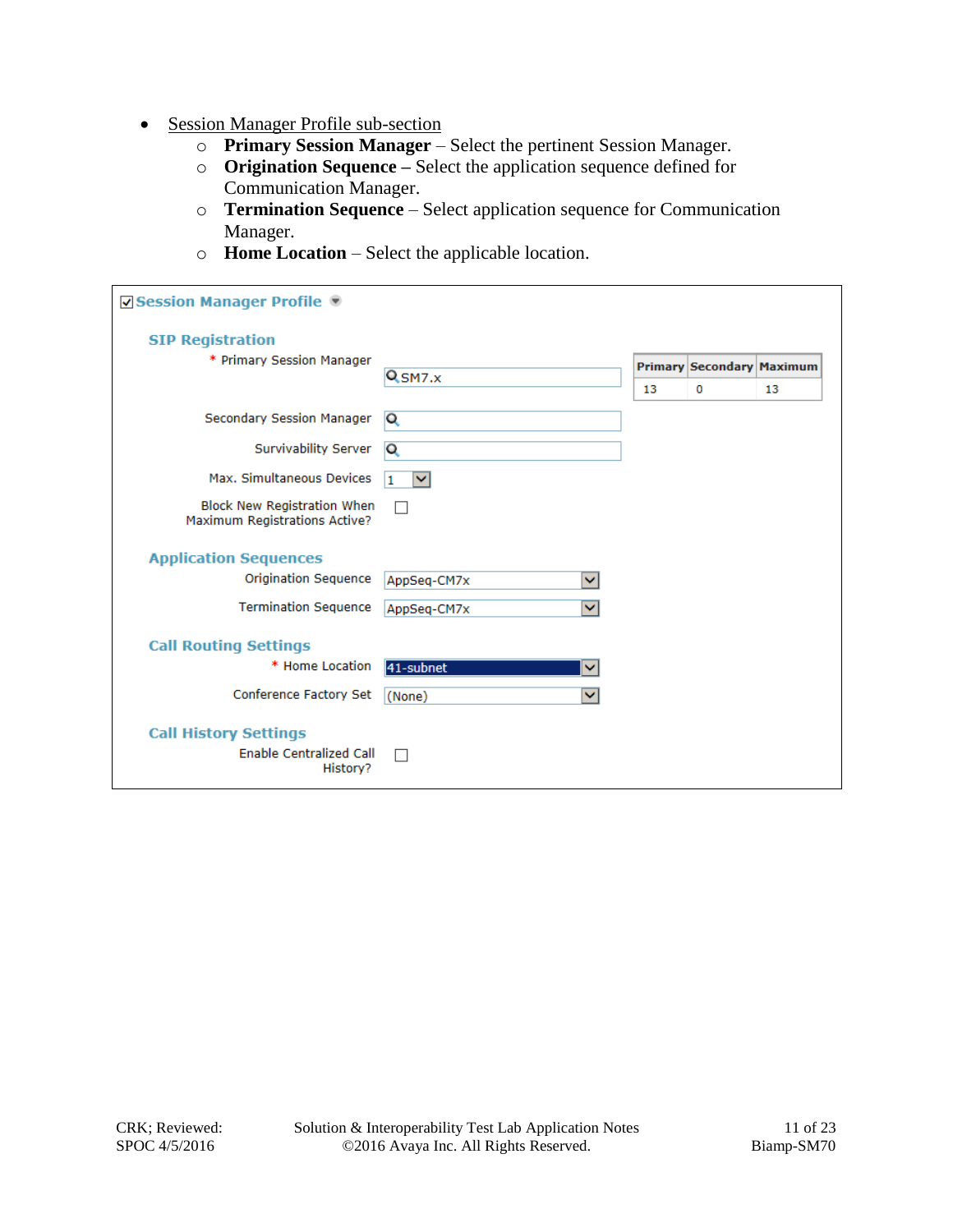- CM Endpoint Profile sub-section
	- o **System** Select managed element defined in System Manager.
	- o **Profile Type**  Select **Endpoint**.
	- o **Extension** Enter same extension number used in this section.
	- o **Template** Select template for type of SIP telephone.
	- o **Security Code** Enter numeric value used to logon to SIP telephone. (**Note:** this field must match the value entered for the Communication Profile Password field.
	- o Click **Commit**.

| <b>Ø CM Endpoint Profile</b> ®                                             |                                   |                         |                   |        |
|----------------------------------------------------------------------------|-----------------------------------|-------------------------|-------------------|--------|
| * System                                                                   | Element-CM70                      | Ÿ                       |                   |        |
| *<br>Profile Type                                                          | Endpoint                          | $\overline{\mathbf{v}}$ |                   |        |
| <b>Use Existing Endpoints</b>                                              | $\Box$                            |                         |                   |        |
| * Extension                                                                | Q <sub>72032</sub>                | <b>Endpoint Editor</b>  |                   |        |
|                                                                            | * Template 9630SIP_DEFAULT_CM_7_0 | $\checkmark$            |                   |        |
| Set Type 9630SIP                                                           |                                   |                         |                   |        |
| Security Code 000000                                                       |                                   |                         |                   |        |
| Port IP                                                                    |                                   |                         |                   |        |
| Voice Mail Number                                                          |                                   |                         |                   |        |
| Preferred Handle (None)                                                    |                                   | $\checkmark$            |                   |        |
| Calculate Route Pattern                                                    | $\Box$                            |                         |                   |        |
| <b>Sip Trunk</b>                                                           | laar                              |                         |                   |        |
| Enhanced Callr-Info display for 1-line<br>phones                           | $\Box$                            |                         |                   |        |
| Delete Endpoint on Unassign of Endpoint   √<br>from User or on Delete User |                                   |                         |                   |        |
| Override Endpoint Name and Localized<br>Name                               | $\overline{\mathbf{v}}$           |                         |                   |        |
| Allow H.323 and SIP Endpoint Dual<br>Registration                          | $\Box$                            |                         |                   |        |
|                                                                            |                                   |                         |                   |        |
|                                                                            |                                   |                         |                   |        |
|                                                                            |                                   |                         | Commit & Continue | Commit |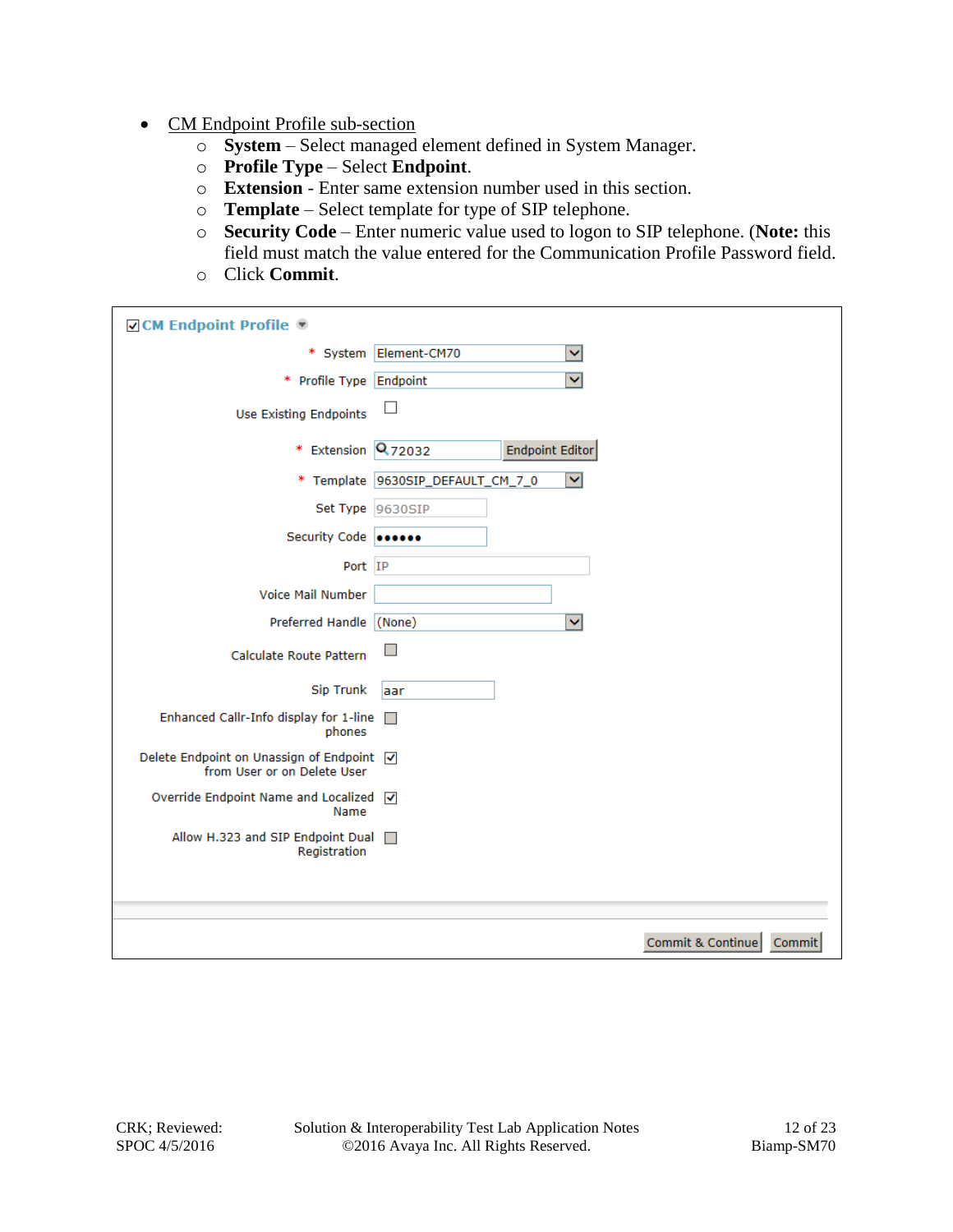The following page shows the Biamp Tesira users created during the test.

| Auna <sup>*</sup> System Manager 7.0     |              |                   |                        |                                               |                 |               |            | Last Logged on at December 7, 2015 4<br>$L$ log off |
|------------------------------------------|--------------|-------------------|------------------------|-----------------------------------------------|-----------------|---------------|------------|-----------------------------------------------------|
| <b>User Management</b><br>Home           | ×            | Session Manager X |                        |                                               |                 |               |            |                                                     |
| <b>User Management</b>                   | ۰            |                   |                        | Home / Users / User Management / Manage Users |                 |               |            |                                                     |
| <b>Manage Users</b>                      |              |                   |                        |                                               |                 |               |            | Help ?                                              |
| <b>Public Contacts</b>                   |              |                   |                        |                                               |                 |               |            |                                                     |
| <b>Shared Addresses</b>                  |              |                   |                        |                                               |                 |               |            |                                                     |
| <b>System Presence</b><br><b>ACLS</b>    |              |                   | <b>User Management</b> |                                               |                 |               |            |                                                     |
| Communication<br><b>Profile Password</b> | <b>Users</b> |                   |                        |                                               |                 |               |            |                                                     |
| <b>Policy</b>                            |              |                   |                        | E Yen II / Edt. ONew Ed Cupicate   O Delate   | More Actions *  |               |            | Advanced Search                                     |
|                                          |              |                   | 13 Items Show All ~    |                                               |                 |               |            | Filter: Enable                                      |
|                                          | U            |                   |                        | Last Name First Name Display Name             | Login Name      | SIP<br>Handle | Last Login |                                                     |
|                                          | Ω            | Biamp             | 72031                  | Biamp, 72031                                  | 72031@avaya.com | 72031         |            |                                                     |
|                                          | o            | Biamp             | 72032                  | Biemp, 72032                                  | 72032@aveva.com | 72032         |            |                                                     |
|                                          | u            | Biamp             | 72033                  | Biamp, 72033                                  | 72033@avaya.com | 72033         |            |                                                     |
|                                          | □            | Biamp             | 72034                  | Biamp, 72034                                  | 72034@avaya.com | 72034         |            |                                                     |
|                                          |              | Biamp             | 72035                  | Biamp, 72035                                  | 72035@avaya.com | 72035         |            |                                                     |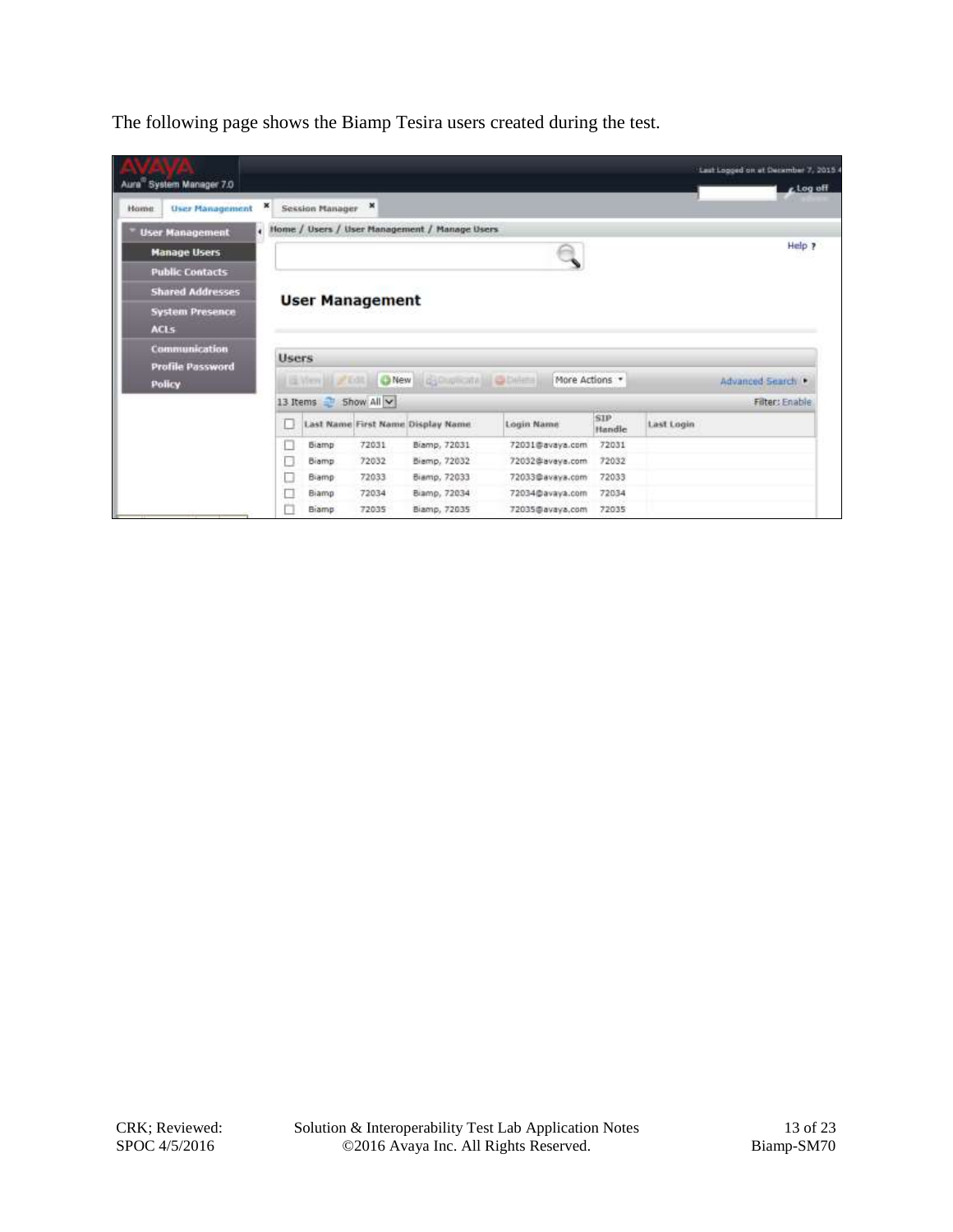### **6.3. Configure Biamp Users for TLS**

In System Manager, navigate to **Home Elements Session Manager Dashboard**. Select the pertinent **Session Manager**.

| Aura System Manager 7.0                         |    |                                                                                                                                       |       |      |              |                                 |                          |                      |                 |                      |                                         |                     |                            | Laut Loggest on at December 4, 2015 11:10 AM<br>FLog off admin |
|-------------------------------------------------|----|---------------------------------------------------------------------------------------------------------------------------------------|-------|------|--------------|---------------------------------|--------------------------|----------------------|-----------------|----------------------|-----------------------------------------|---------------------|----------------------------|----------------------------------------------------------------|
| User Planagement<br><b>Plysteries</b>           | ×  | ж<br>Session Hanager                                                                                                                  |       |      |              |                                 |                          |                      |                 |                      |                                         |                     |                            |                                                                |
| <b>Session Manager</b>                          | a. | Home / Elements / Session Hanager / Dashboard                                                                                         |       |      |              |                                 |                          |                      |                 |                      |                                         |                     |                            | $\circ$                                                        |
| <b>Dashboard</b>                                |    |                                                                                                                                       |       |      |              |                                 |                          |                      |                 |                      |                                         |                     |                            | Help P                                                         |
| <b>Session Manager</b><br><b>Administration</b> |    | <b>Session Manager Dashboard</b><br>This page provides the overall status and health summary of each administered<br>Session Hanager. |       |      |              |                                 |                          |                      |                 |                      |                                         |                     |                            |                                                                |
| Communication<br><b>Profile Editor</b>          |    | <b>Session Manager Instances</b>                                                                                                      |       |      |              |                                 |                          |                      |                 |                      |                                         |                     |                            |                                                                |
| <b>Network</b><br><b>Configuration</b>          |    | Service State -                                                                                                                       |       |      |              | Shutdown System - As of 4:14 PM |                          |                      |                 |                      |                                         |                     |                            |                                                                |
| Device and Location                             |    | 1 Item Show All Y                                                                                                                     |       |      |              |                                 |                          |                      |                 |                      |                                         |                     |                            | Filter: Enable                                                 |
| Coofiguration                                   | u  | Session Hanager                                                                                                                       | Type. |      | Tests Alarms | Security Service<br>Hodale      | State.                   | Entity<br>Monitoring | Active.<br>Call | <b>Segistrations</b> | Data<br><b>Replication Storage Mode</b> | <b>User</b><br>Data | <b>CARD COM</b><br>Eleense | Version                                                        |
| Application                                     |    |                                                                                                                                       |       | Pass |              |                                 |                          |                      | Count           |                      |                                         | <b>Status</b>       |                            |                                                                |
| <b>Configuration</b><br><b>System Status</b>    | u  | <b>SM7.x</b>                                                                                                                          | Core  |      |              | Up                              | Accept<br>New<br>Service | 1/10                 | ä.              | 封信                   | ✓                                       | ↵                   | Normal                     | 7.0.0.0.700007                                                 |
| System Tools                                    |    | Select : All, None                                                                                                                    |       |      |              |                                 |                          |                      |                 |                      |                                         |                     |                            |                                                                |
| Performance                                     |    |                                                                                                                                       |       |      |              |                                 |                          |                      |                 |                      |                                         |                     |                            |                                                                |

 From the **Session Manager Administration** page, verify that the **Enable TLS Endpoint Certificate Validation** field is not checked. By not checking Session Manager does not request a certificate from the  $3<sup>rd</sup>$  party endpoint.

| Aura System Manager 7.0                                                          |                                                                                                                                               | Last Logged for all December 4, 2013 11/10 AM<br>Flog off admin                     |
|----------------------------------------------------------------------------------|-----------------------------------------------------------------------------------------------------------------------------------------------|-------------------------------------------------------------------------------------|
| User Hanagement<br><b>Flience</b>                                                | 瀕<br>Sevalon Hanager W                                                                                                                        |                                                                                     |
| <b>Session Manager</b>                                                           | Home / Elements / Session Manager / Dashboard<br>×                                                                                            | ۰                                                                                   |
| Dashboard<br><b>Session Manager</b><br><b>Administration</b>                     | <b>Session Manager Administration</b><br>This page allows you to administer Session Hanager instances and configure their<br>global settings. | Help #                                                                              |
| <b>Communication</b><br><b>Protile Editor</b><br><b>Network</b><br>Coofiguration | <b>Global Settings</b><br>Saya                                                                                                                |                                                                                     |
| Device and Location<br>Coofiguration                                             | Allow Unauthenticated Emergency Calls<br>Allow Unsecured PPM Traffic V                                                                        | <b>Disable Loop Detection Alarms</b><br>*Loop Detection Alarms Threshold (hours) 24 |
| <b>Application</b><br>Configuration                                              | Failback Policy Auto<br>ELIN SIP Entity None Y                                                                                                | Enable TLS Endpoint Certificate Validation<br>×<br>Enable Dial Plan Ranges          |
| <b>System Status</b>                                                             | Better Matching Dial Pattern or Range in Location (2)<br>ALL Overrides Match in Originator's Location                                         | Enable Implicit Users Applications for SIP<br><b>MARKS</b>                          |
| <b>System Tools</b><br>Porformance                                               | Ignore SDP for Call Admission Control<br><b>Disable Call Admission Control Threshold Alarms</b>                                               | Enable End to End Secure Call Indication                                            |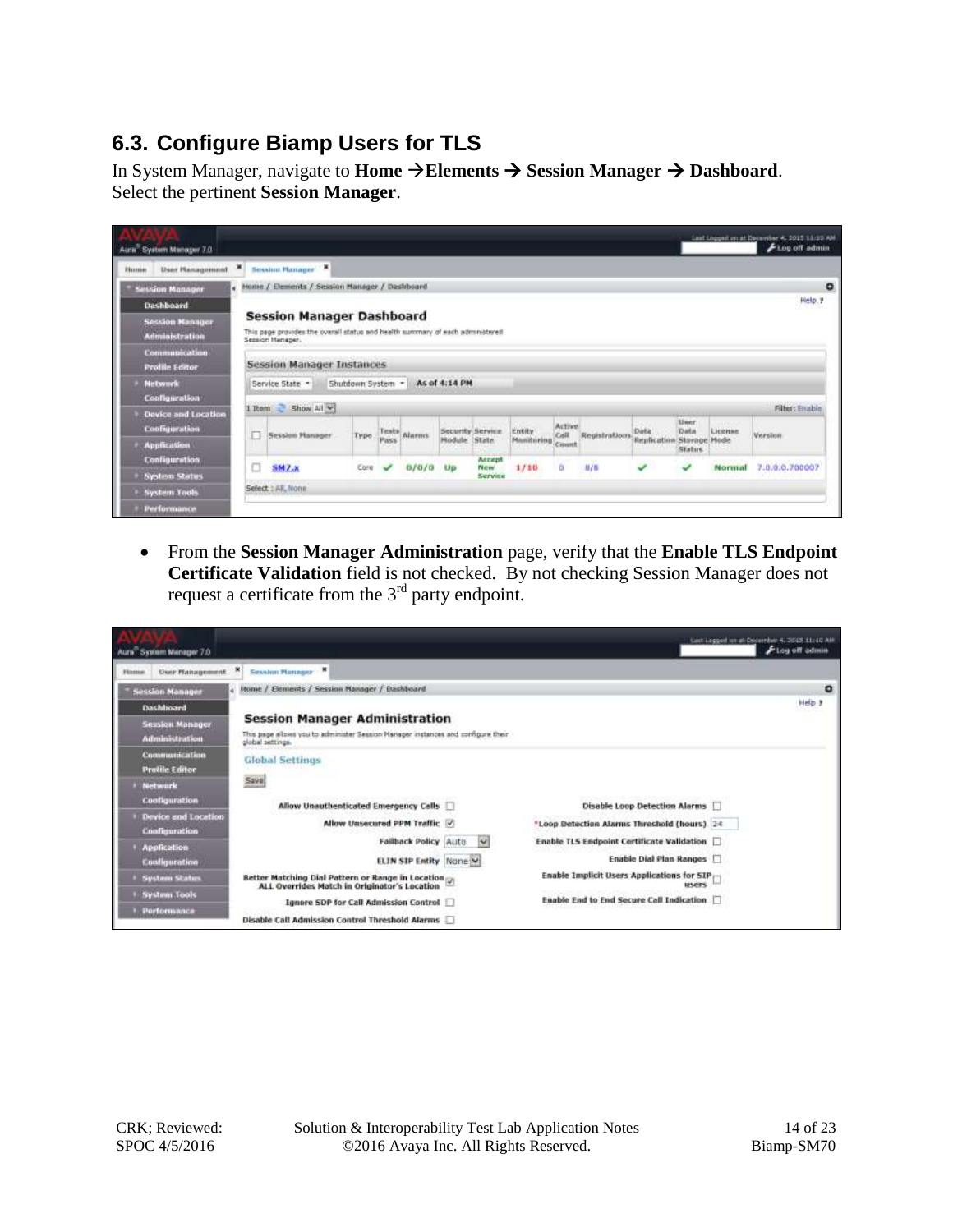### **6.4. Configure SRTP on Session Manager**

Biamp Tesira SVC-2 is registered to Session Manager. Avaya Aura® Utility Services server was used for IP Phone settings. To configure or add an encryption method that used during the SRTP telephone call, navigate to **IP Phone Settings Editor** in Avaya Aura® Utility Services. The following displays the **IP Phone Settings Editor** page. In the page, the **SECURECALL** field is set to "1", and **MEDIAENCRYPTION** is set to "**1,2**" which indicates **1-srtp-aescm128 hmac80** and **2-aescm128-hmac32** . One of these values has to match with the ip-codec-set form in Communication Manager and Biamp settings.

| <b>AVAYA</b>                                               |                 |                                                                  |                                          | Avaya Aura <sup>®</sup> Utility Services<br><b>System Management Interface (SMI)</b> |
|------------------------------------------------------------|-----------------|------------------------------------------------------------------|------------------------------------------|--------------------------------------------------------------------------------------|
| Help Log Off                                               |                 | <b>Administration</b><br><b>Utilities</b>                        |                                          |                                                                                      |
|                                                            |                 |                                                                  |                                          | This Server: Utility                                                                 |
| Common                                                     |                 | <b>IP Phone Settings Editor</b>                                  |                                          |                                                                                      |
| Legal Notice<br>^                                          |                 |                                                                  |                                          |                                                                                      |
| Software Version                                           |                 | This page allows you to check and edit the 46xxsettings.txt file |                                          |                                                                                      |
| Miscellaneous                                              |                 |                                                                  |                                          |                                                                                      |
| <b>Ping Host</b>                                           |                 |                                                                  |                                          |                                                                                      |
| IPv6 Ping Host                                             | <b>Activate</b> | <b>Parameter</b>                                                 | Value                                    | <b>Add Edit Delete</b>                                                               |
| <b>Upload Files</b><br>Utility Services Backup and Restore |                 |                                                                  |                                          |                                                                                      |
| <b>Customer Banner</b>                                     | ✓               | <b>SNTPSRVR</b>                                                  | 66.187.233.4                             | $\mathbb{R}$<br>$\ddot{}$<br>$\epsilon$                                              |
| Authentication File Activation                             |                 |                                                                  |                                          |                                                                                      |
| <b>NTP Status</b>                                          | ✓               | <b>GMTOFFSET</b>                                                 | $I-07:00$                                | R<br>$\ddot{}$<br>$\epsilon$                                                         |
| <b>Firewall Rules</b>                                      |                 |                                                                  |                                          |                                                                                      |
| Firewall (IPv4)                                            | ✓               | MUTE_ON_REMOTE_OFF_HOOK 0                                        |                                          | $\mathbb{R}$<br>$+$<br>$\epsilon$                                                    |
| Firewall (IPv6)                                            |                 |                                                                  |                                          |                                                                                      |
| <b>IP Phone Tools</b>                                      | ✓               | <b>SECURECALL</b>                                                |                                          | $\mathbb{R}$<br>$\ddot{}$<br>$\leq$                                                  |
| <b>ADVD Settings Editor</b>                                | ✓               | <b>SIP CONTROLLER LIST</b>                                       | 10.64.40.226:5061;transport=tls          | $\mathbb{R}$<br>$\ddot{}$<br>$\epsilon$                                              |
| IP Phone Settings Editor                                   |                 |                                                                  |                                          |                                                                                      |
| IP Phone Backup and Restore<br>IP Phone Custom File Upload | ✓               | <b>TLSSRVRID</b>                                                 | 0 - No certificate match is necessary. V | R<br>$\ddot{}$<br>$\epsilon$                                                         |
| IP Phone Firmware Manager                                  | ✓               | <b>TRUSTCERTS</b>                                                | CA.pem                                   | R<br>$\ddot{}$<br>$\leq$                                                             |
| Configure CM Login                                         |                 |                                                                  |                                          |                                                                                      |
| <b>Display Stations</b>                                    | ✔               | <b>RTCPMON</b>                                                   | 10.64.41.14                              | R<br>$\ddot{}$<br>$\leq$                                                             |
| <b>Display Server Firmware</b>                             |                 |                                                                  |                                          |                                                                                      |
| Manage Phone Firmware<br>Schedule Phone File Download      | ✓               | <b>RTCPMONPORT</b>                                               | 5005                                     | $\mathbb{R}$<br>$+$<br>$\rm <$                                                       |
| <b>DHCP Manager</b>                                        | ✓               | <b>RTCPMONPERIOD</b>                                             | 15                                       | $\mathbb{R}$<br>$\ddot{}$<br>$\epsilon$                                              |
| <b>DHCP Server Status</b>                                  |                 |                                                                  |                                          |                                                                                      |
| <b>Activate/Deactivate DHCP</b>                            | ✓               | MEDIAENCRYPTION                                                  | $\ 1,2\ $                                | R<br>$\epsilon$                                                                      |
| <b>DHCP IP Address Pools</b>                               |                 |                                                                  |                                          |                                                                                      |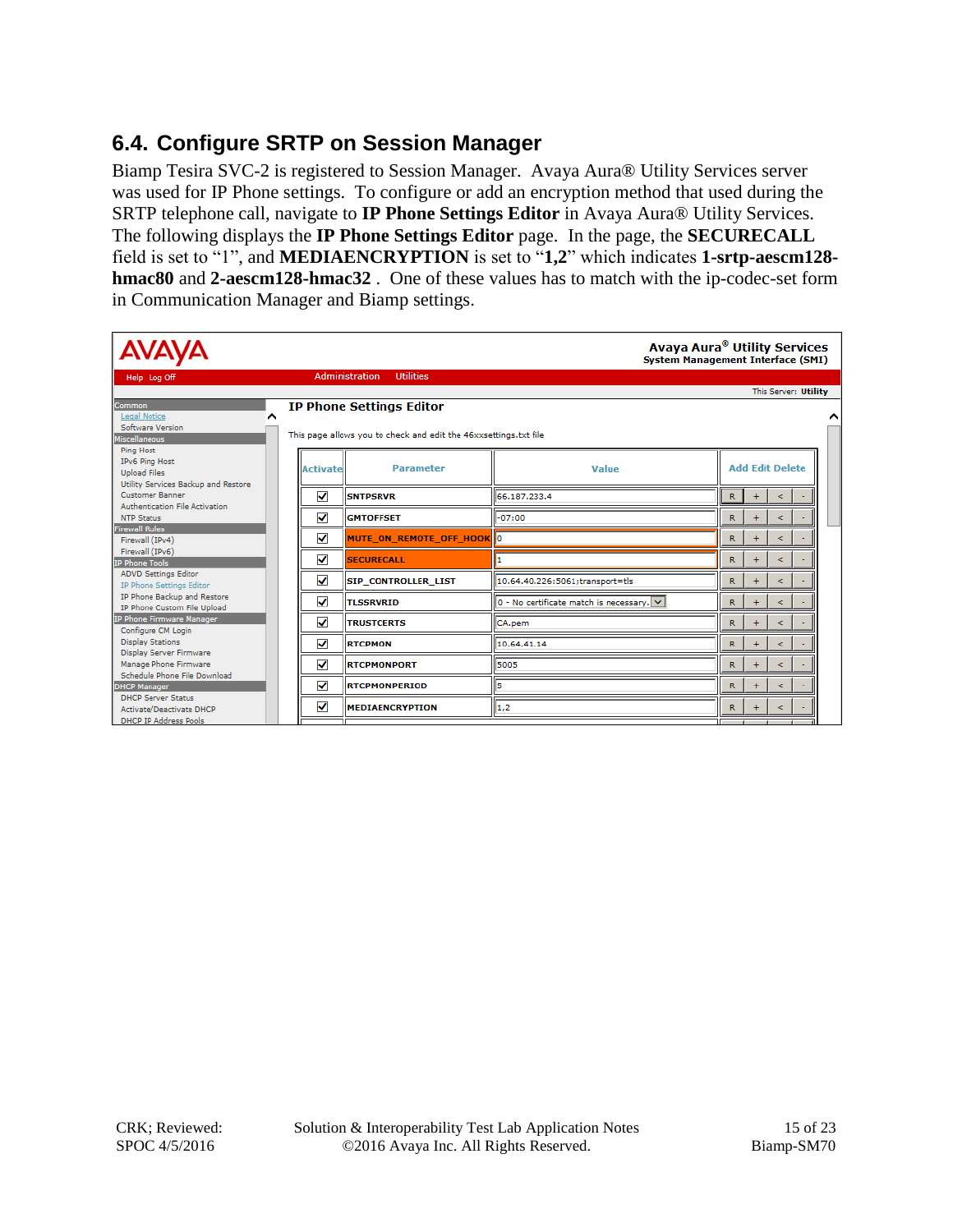## **7. Configure Biamp Tesira SVC-2**

Biamp installs, configures, and customizes the Tesira SVC-2 card for their end customers. This section only provides steps to configure Biamp Tesira SVC-2 to interface with Session Manager.

Select the Tesira icon, restra, from the PC that installed Tesira software to start the VoIP system. How to install/configure a Tesira system is out of the scope of these Application Notes.

Highlight the **VoIPControl/Status** block, as shown below.

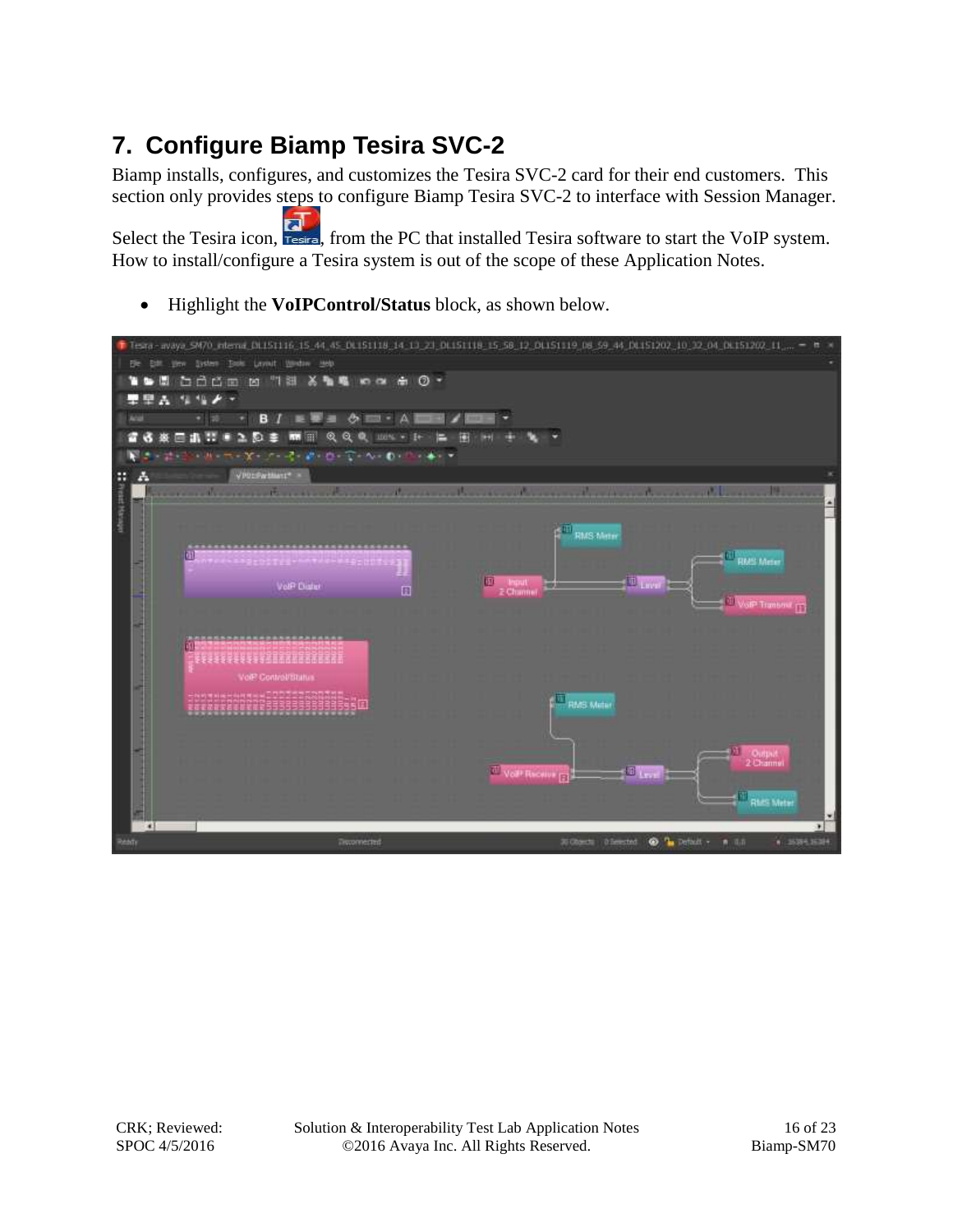Click right mouse button and select **Properties**, and the **Properties** menu will display on the right.

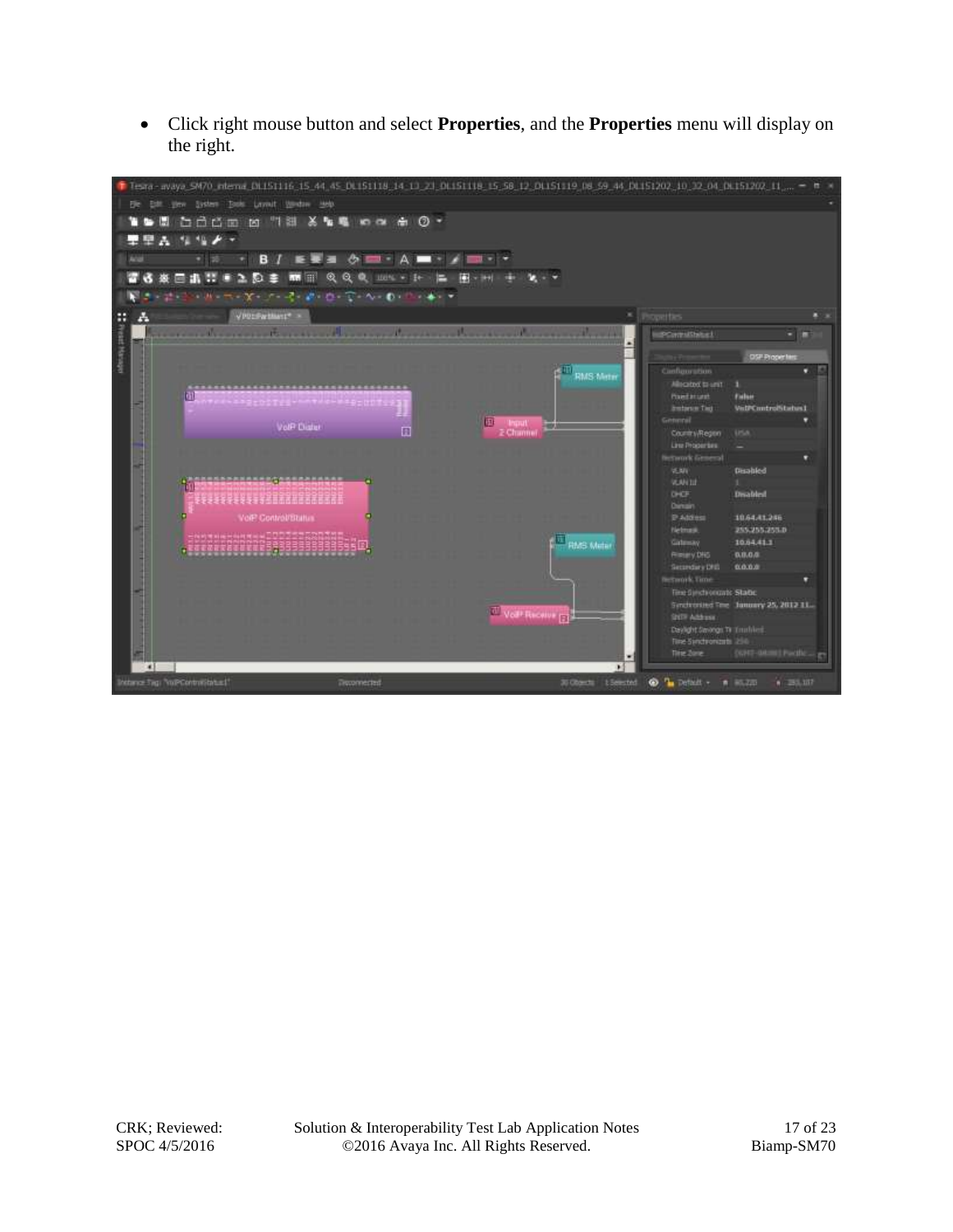• Navigate the **Protocol SIP**>Transport to configure transport to be used. The default is UDP. When TLS is selected, please refer to Tesira Operational Manual for additional configuration. All three transport methods (UDP/TCP/TLS) were tested.

| Properties                |                                    |                                                             |   | × |
|---------------------------|------------------------------------|-------------------------------------------------------------|---|---|
| VoIPControlStatus1        |                                    | $\mathbf{v}$ $\mathbf{v}$ and $\mathbf{v}$ and $\mathbf{v}$ |   |   |
| <b>Display Properties</b> |                                    | <b>DSP Properties</b>                                       |   |   |
| Configuration             |                                    |                                                             |   |   |
|                           | Allocated to unit                  | 1                                                           |   |   |
|                           | Fixed in unit                      | <b>False</b>                                                |   |   |
|                           | Instance Tag                       | <b>VoIPControlStatus1</b>                                   |   |   |
| General                   |                                    |                                                             |   |   |
|                           | <b>Network General</b>             |                                                             |   |   |
|                           | <b>Network Time</b>                |                                                             | ⅎ |   |
|                           | <b>Network Provisioning Server</b> |                                                             |   |   |
|                           | <b>TFTP Server Mode</b>            | <b>None</b>                                                 |   |   |
|                           | TFTP Server Address 10.10.10.8     |                                                             |   |   |
|                           | DHCP Custom Option 150             |                                                             |   |   |
|                           | <b>Network Ethernet</b>            |                                                             |   |   |
|                           | Ethernet Speed                     | Auto                                                        |   |   |
| Duplex                    |                                    | Full                                                        |   |   |
|                           | Pad Short Frame                    | Yes                                                         |   |   |
|                           | Accept Short Frame                 | <b>Yes</b>                                                  |   |   |
| QoS                       |                                    |                                                             |   |   |
| Mode                      |                                    | <b>DiffServ</b>                                             |   |   |
|                           | L2 Other User Priority 2           |                                                             |   |   |
|                           | L3 Other Precedence 0              |                                                             |   |   |
|                           | L3 Other Min Delay                 | <b>No</b>                                                   |   |   |
|                           | L3 Other Max Throug Yes            |                                                             |   |   |
|                           | L3 Other Max Reliabil No           |                                                             |   |   |
|                           | L3 Other Min Cost                  | <b>No</b>                                                   |   |   |
|                           | Other Diff Serv                    | C50                                                         |   |   |
| <b>Protocol SIP</b>       |                                    |                                                             |   |   |
|                           | Transport                          | <b>UDP</b>                                                  |   |   |
| <b>Protocol SIPS</b>      |                                    | <b>UDP</b>                                                  |   |   |
|                           | Certificate Prefereno              | <b>TCP</b>                                                  |   |   |
|                           | Root Certificate File N            | πs                                                          |   |   |
|                           | <b>Customized Certificat</b>       |                                                             |   |   |
|                           | Certificate File Name tesira.der   |                                                             |   |   |
|                           |                                    | Private Key File Name tesiraprivkey.der                     |   |   |

CRK; Reviewed: SPOC 4/5/2016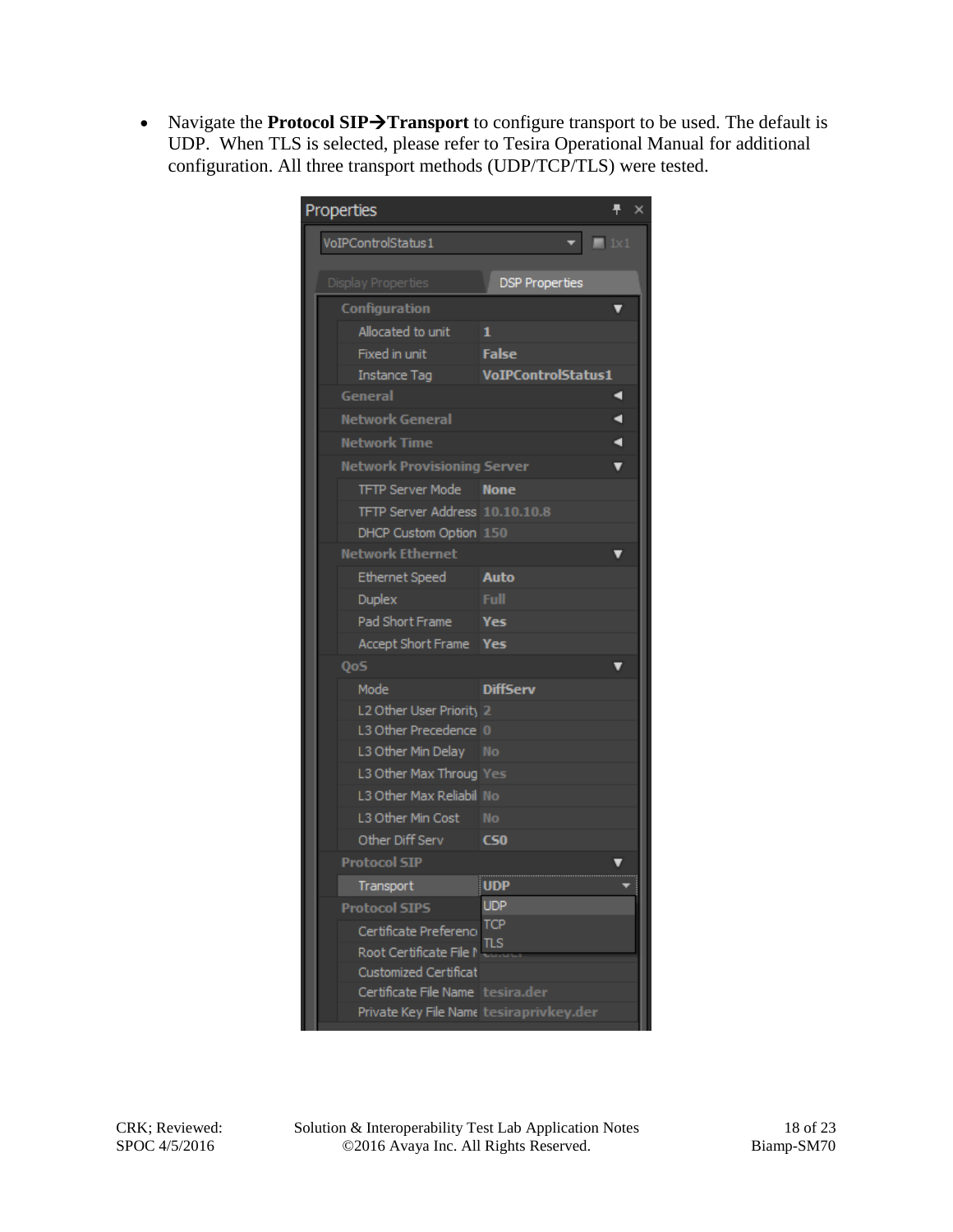Select **Line Properties** under the **General** section to display the **VoIP Line Properties** page.

| Properties                              | 루<br>$\times$             |  |
|-----------------------------------------|---------------------------|--|
| VoIPControlStatus1                      | $\mathbf{v}$ = 1x1        |  |
| Display Properties                      | <b>DSP Properties</b>     |  |
| Configuration                           |                           |  |
| Allocated to unit                       | 1                         |  |
| Fixed in unit                           | <b>False</b>              |  |
| <b>Instance Tag</b>                     | <b>VoIPControlStatus1</b> |  |
| General                                 |                           |  |
| Country/Region                          | <b>USA</b>                |  |
| Line Properties                         |                           |  |
| <b>Network General</b>                  |                           |  |
| <b>VLAN</b>                             | <b>Disabled</b>           |  |
| <b>VLAN Id</b>                          | 1.                        |  |
| <b>DHCP</b>                             | <b>Disabled</b>           |  |
| Domain                                  |                           |  |
| <b>IP Address</b>                       | 10.64.41.246              |  |
| Netmask                                 | 255.255.255.0             |  |
| Gateway                                 | 10.64.41.1                |  |
| Primary DNS                             | 0.0.0.0                   |  |
| Secondary DNS                           | 0.0.0.0                   |  |
| Network Time                            | ۹                         |  |
| <b>Network Provisioning Server</b>      | ٩                         |  |
| <b>Network Ethernet</b>                 | ٩                         |  |
| Qo <sub>S</sub>                         | ٩                         |  |
| <b>Protocol SIP</b>                     | v                         |  |
| Transport                               | <b>UDP</b>                |  |
| <b>Protocol SIPS</b>                    |                           |  |
| Certificate Prefereno Accept All        |                           |  |
| Root Certificate File N ca.der          |                           |  |
| <b>Customized Certificat</b>            |                           |  |
| Certificate File Name tesira.der        |                           |  |
| Private Key File Name tesiraprivkey.der |                           |  |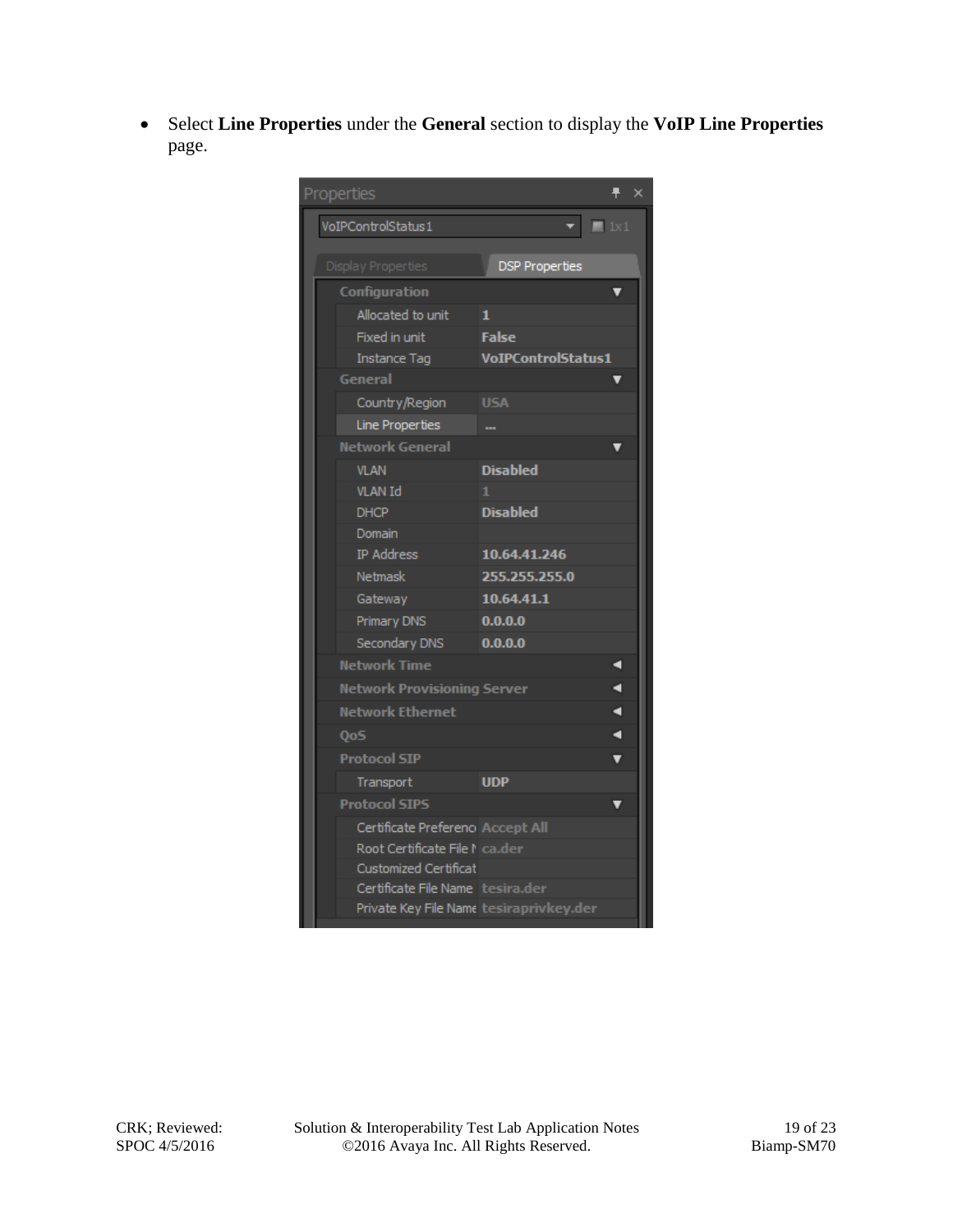From the **VoIP Line Properties** page, click the **Protocol** tab.

| VoIP Line Properties                             |         | $\times$ |
|--------------------------------------------------|---------|----------|
| Line 1<br>Line 2                                 |         |          |
| Protocol<br>Quality of Service<br>NAT<br>General |         |          |
| Tones                                            |         |          |
| DTMF Transmit Level<br>$-6.0$                    |         |          |
| Call Features                                    |         |          |
| <b>Enabled</b><br>Auto Answer                    |         |          |
| Caller Id<br>Enabled                             |         |          |
| Use One Audio Format<br>Enable                   |         |          |
| Do Not Disturb<br>Enable                         |         |          |
| <b>UPDATE</b><br>Refresh Method<br>×             |         |          |
|                                                  |         |          |
|                                                  |         |          |
|                                                  |         |          |
|                                                  |         |          |
|                                                  |         |          |
|                                                  |         |          |
|                                                  |         |          |
|                                                  |         |          |
|                                                  |         |          |
|                                                  | OK<br>e | Cancel   |

CRK; Reviewed: SPOC 4/5/2016

Solution & Interoperability Test Lab Application Notes ©2016 Avaya Inc. All Rights Reserved.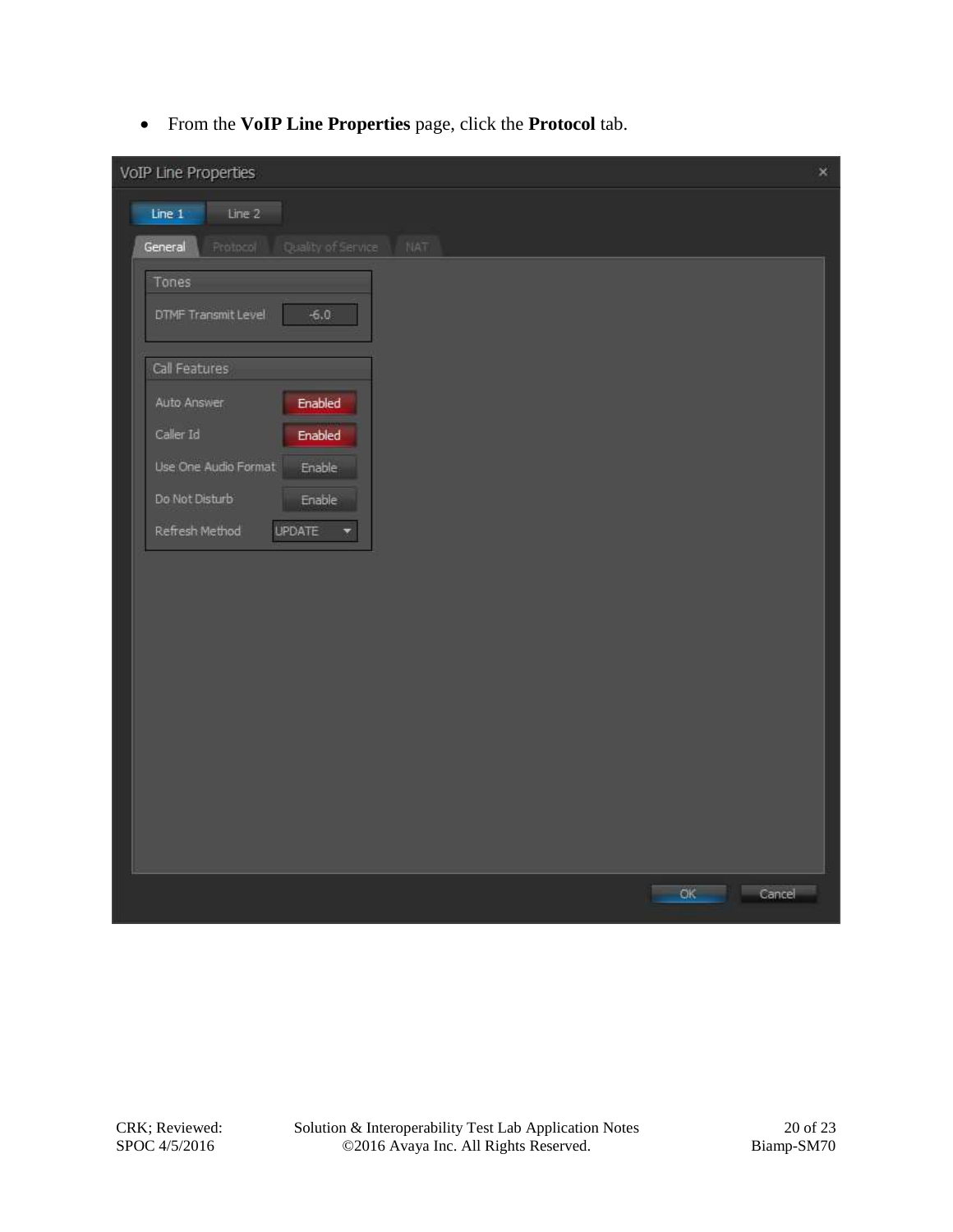- From the **Protocol** page, provide the following information:
	- o **SIP User Name** Enter a user created in **Section 6.1**.
	- o **Authentication User Name** Enter a user created in **Section 6.1**.
	- o **Authentication Password** Enter the password for the user in **Section 6.1**.
	- o **Proxy Vendor** Select **Avaya SM**.
	- o **Proxy Address** Enter the IP address of Session Manager.
	- o **Proxy Port** Enter either 5060 (for TCP/UDP) or 5061 (for TLS).
	- o Click on the **OK** button. Default values may be used for all other fields.

Note: *The Biamp Tesira SVC-2 card can provide two extensions (L1 and L2). In the testing, one card was used and both lines (extensions) were configured.*

| VoIP Line Properti             |                                  |                            |                 |
|--------------------------------|----------------------------------|----------------------------|-----------------|
| Line 1<br>Line 2               |                                  |                            |                 |
| Protocol<br>General            | Quality of Service<br><b>NAT</b> |                            |                 |
| <b>SIP</b>                     |                                  |                            |                 |
| SIP User Name                  | 72033                            | Registration Expiration    | 3600<br>seconds |
| SIP Display Name               | 72033                            | Signaling Port             | 5060            |
| SIP Domain Name                |                                  | T1 Timer                   | 500<br>ms       |
| Authentication User Name 72033 |                                  | <b>Retransmit Timeout</b>  | 32000<br>ms     |
| Authentication Password        |                                  | <b>Session Timer</b>       | Enabled         |
| NetBIOS Domain Name            |                                  | Session Refresher          | Auto            |
| Proxy Vendor                   | Avaya SM                         | Session Expiration         | 2400<br>seconds |
| Proxy Address                  | 10.64.40.226                     | Minimum Session Expiration | 90<br>seconds   |
| Proxy Port                     | 5060                             | <b>Prack</b>               | None            |
| Outbound Proxy Address         |                                  | Outbound Proxy Port        | 5060            |
| Local Dial Plan                |                                  |                            |                 |
| RTP/SRTP                       |                                  | <b>SIPS</b>                |                 |
| Port Start                     | 10000                            | Keyword                    |                 |
| Port End                       | 14999                            | SIPS URI<br>Enable         |                 |
| <b>Static RTP Port</b>         | Enable                           |                            |                 |
| <b>SRTP</b>                    |                                  |                            |                 |
| G.723.1 Encoding Rate          | 5.3<br>kbps<br>۰                 |                            |                 |
| Suppress RTCP On Hold          | Enabled                          |                            |                 |
|                                |                                  |                            |                 |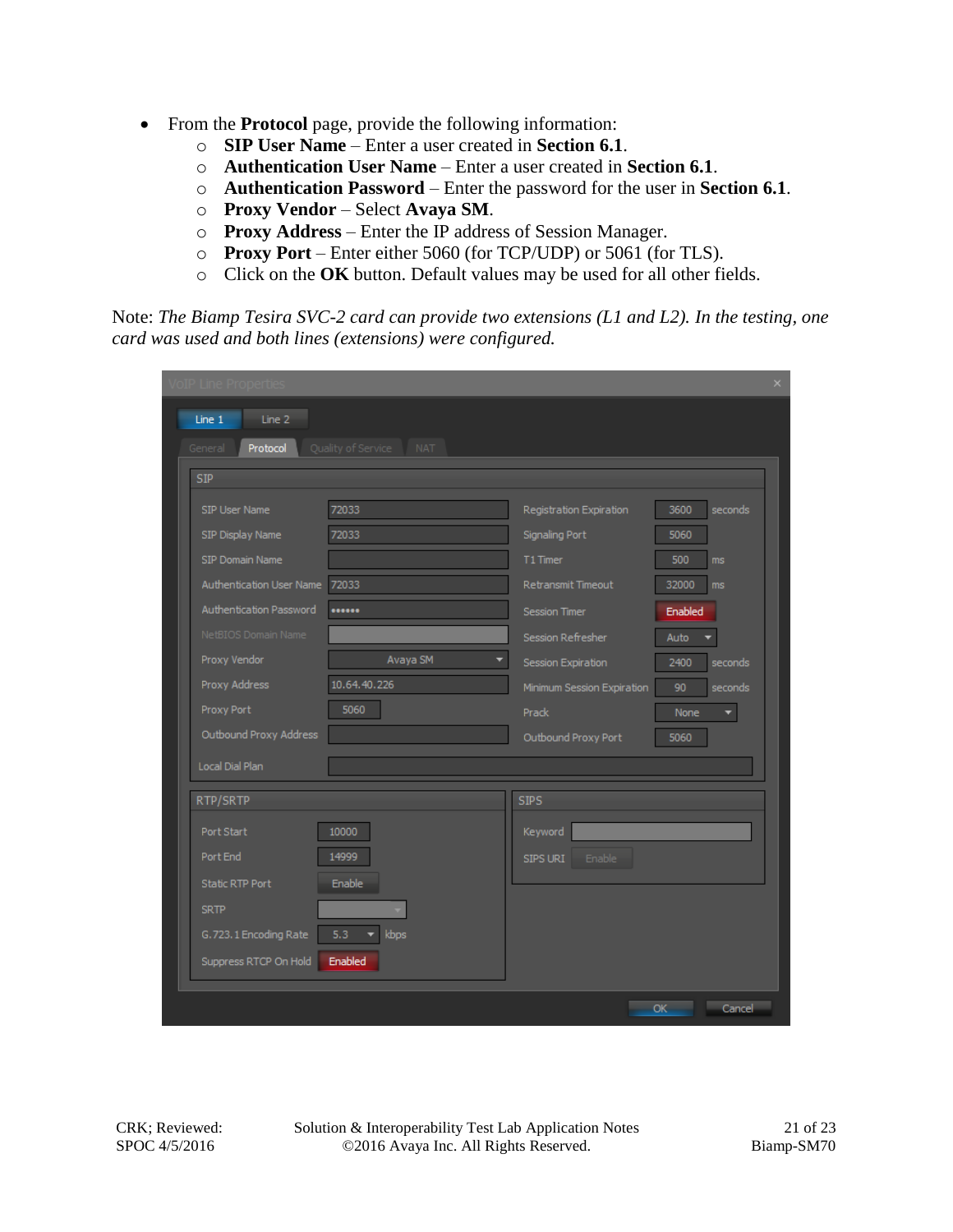## **8. Verification Steps**

The following steps may be used to verify the configuration:

- Verify that Biamp Tesira SVC-2 successfully registers with the Session Manager server by following the **Home**  $\rightarrow$  **Elements**  $\rightarrow$  Session Manager  $\rightarrow$  System Status  $\rightarrow$  User **Registrations** in the System Manager
- Place calls to and from Biamp Tesira SVC-2 and verify that the calls are successfully established with two-way talk path.

# **9. Conclusion**

Biamp Tesira SVC-2 was compliance tested with Communication Manager and Session Manager. Biamp Tesira SVC-2 functioned properly for feature and serviceability. During compliance testing, Biamp Tesira SVC-2 successfully registered with Session Manager (TLS and SRTP), placed and received calls to and from SIP and non-SIP telephones.

## **10. Additional References**

Product documentation for Avaya products may be found at [http://support.avaya.com](http://support.avaya.com/)

- [1] *Administering Avaya Aura® Communication Manager*, Release 7.0, August 2015, Issue 1,Document Number 03-300509
- [2] *Administering Avaya Aura® Session Manager*, Release 7.0, August2015, Issue 1
- [3] *Administering Avaya Aura® System Manager for Release 7.0*, Release 7.0, December 2015, Issue 1

The following document was provided by Biamp. To obtain a copy, contact Biamp Support in **Section 2.3**.

[4] *Tesira Operation Manual*, Document.